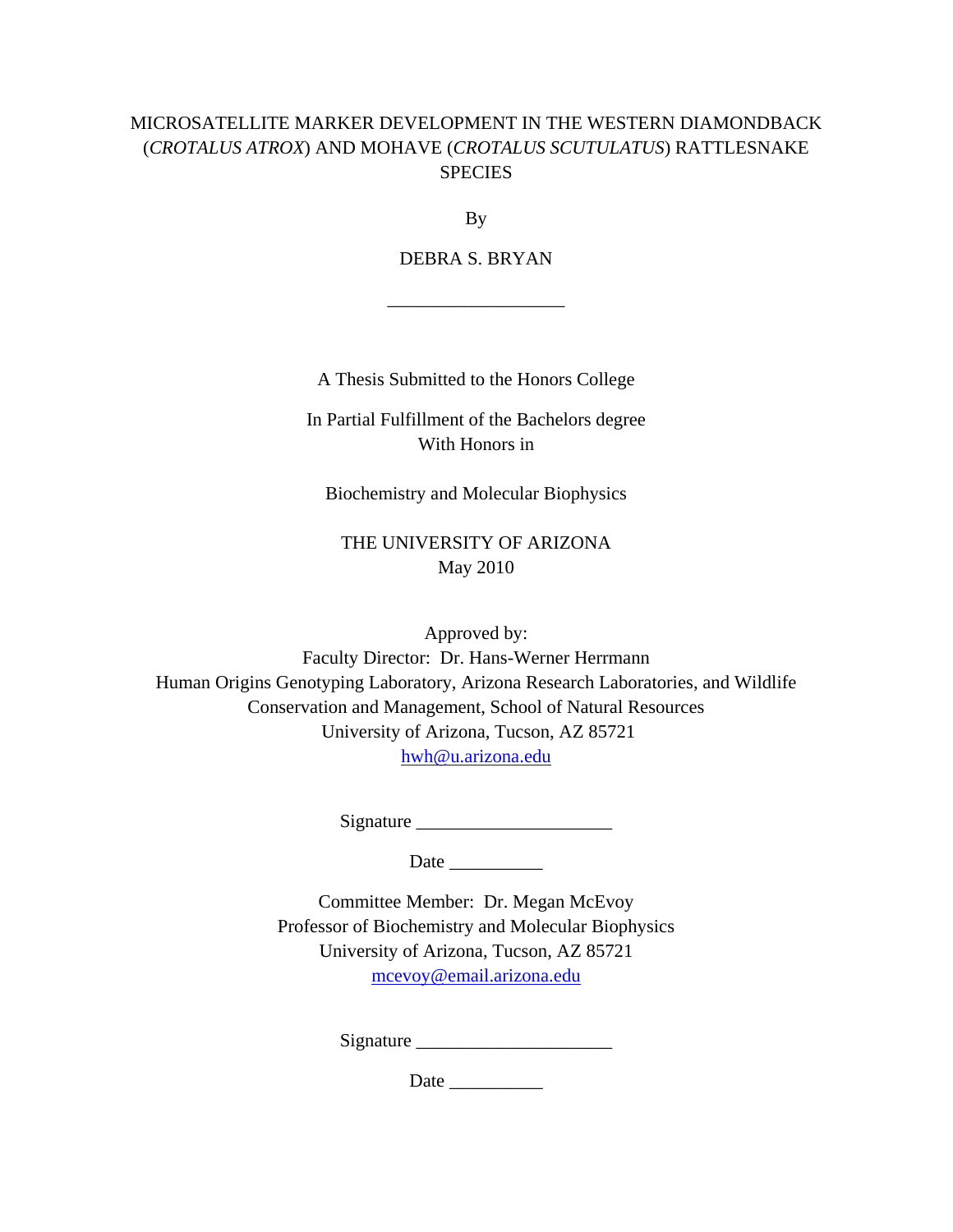### **Abstract**

 We developed novel microsatellite markers for the *Crotalus atrox* and *Crotalus scutulatus* species of rattlesnake for future use in population studies. We identified 20 loci from *Crotalus atrox* and 12 from *Crotalus scutulatus* to test for amplification and variability. We finally selected loci that showed variation with a number of alleles in diversity panel sample DNA for higher resolution testing. Future directions of this project include assessing allelic richness and variability with fragment analysis, and assessing observed and expected heterozygosity as well as deviations from Hardy-Weignberg equilibrium using the program Genepop 3.4 (Raymond and Rousset, 1995). These assessments will tell us how useful the developed markers will be for future studies in population and conservation genetics.

#### **Introduction**

In this study, we developed novel genetic markers for two species of rattlesnake: the Western Diamondback rattlesnake (*Crotalus atrox*) and the Mohave rattlesnake (*Crotalus scutulatus*). The Western Diamondback usually inhabits arid environments, and is often found in North American deserts (Castoe et al, 2007). It is responsible for more human deaths than any other snake in its range (Castoe et al, 2007). The Mohave rattlesnake can be found in areas of high desert and lower mountain slopes, the most abundant populations inhabiting the Mohave and Sonoran Deserts. It can also be found in grasslands, and is commonly found close to plants such as the creosote bush (Brennan, 2008). Like the Diamondback rattlesnake, the Mohave rattlesnake delivers a sizeable and effective dose of venom (Brennan, 2008).

The desert habitats of these two rattlesnakes are comparable, and their appearances are similar, distinguishable by minor morphological differences like the angle of the eye stripe and the width of the black bands around the tail (Brennan, 2008).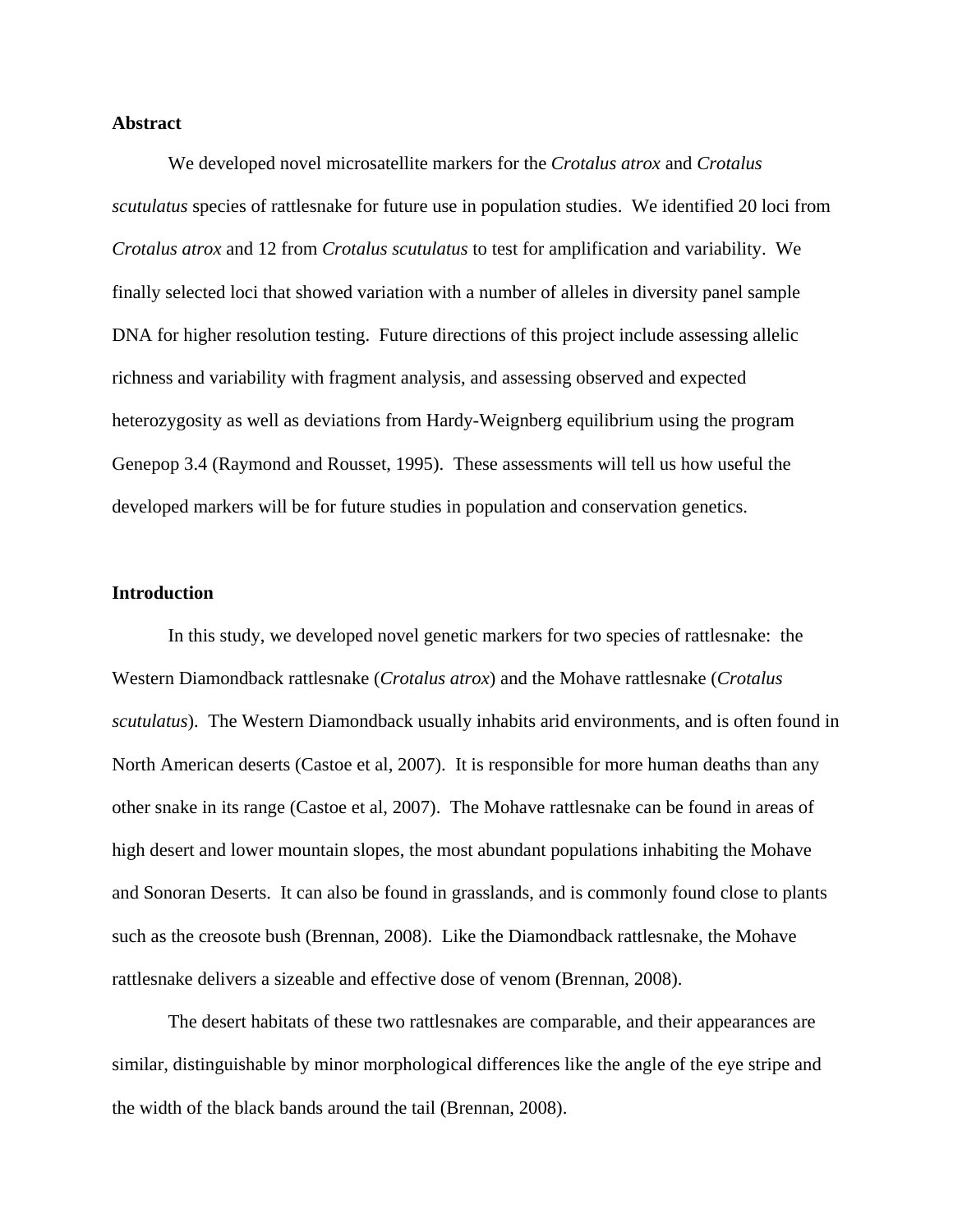Our development of novel microsatellite marker sets for the Western Diamondback and Mohave rattlesnake species will have subsequent applications in studies of population fragmentation along roadways and in other conservation and population genetic studies. To check the informativeness of the new markers, we used a fifteen-specimen diversity panel from different populations for each marker to assess amplification and variability.

 Results regarding variability and divergence are dependent on mutations or polymorphisms in genetic markers (Bushar et al, 2001). Gene flow between populations will influence allele frequencies in the different populations under study (Shine, 2008). Cross species amplification tests (not performed here) may also show amplification with these new microsatellite markers (Bushar et al, 2001). The utilization of high-resolution genetic markers is a vital tool in the study of population structure and the effects of human-made barriers on rattlesnakes.

#### **Methods**

#### Blood and Tissue Samples

 We collected blood samples from the caudal vein of live specimens and stored them in lysis buffer at -20ºC. We took liver samples from salvaged specimens found dead on roads, placed them into lysis buffer and stored them at -20ºC.

#### DNA Extraction and Quantification

We added approximately 50-100µL of sample blood in ethanol to 850µL of lysis buffer and 50µL of proteinase K solution to lyse the cells and digest membranes. These amounts were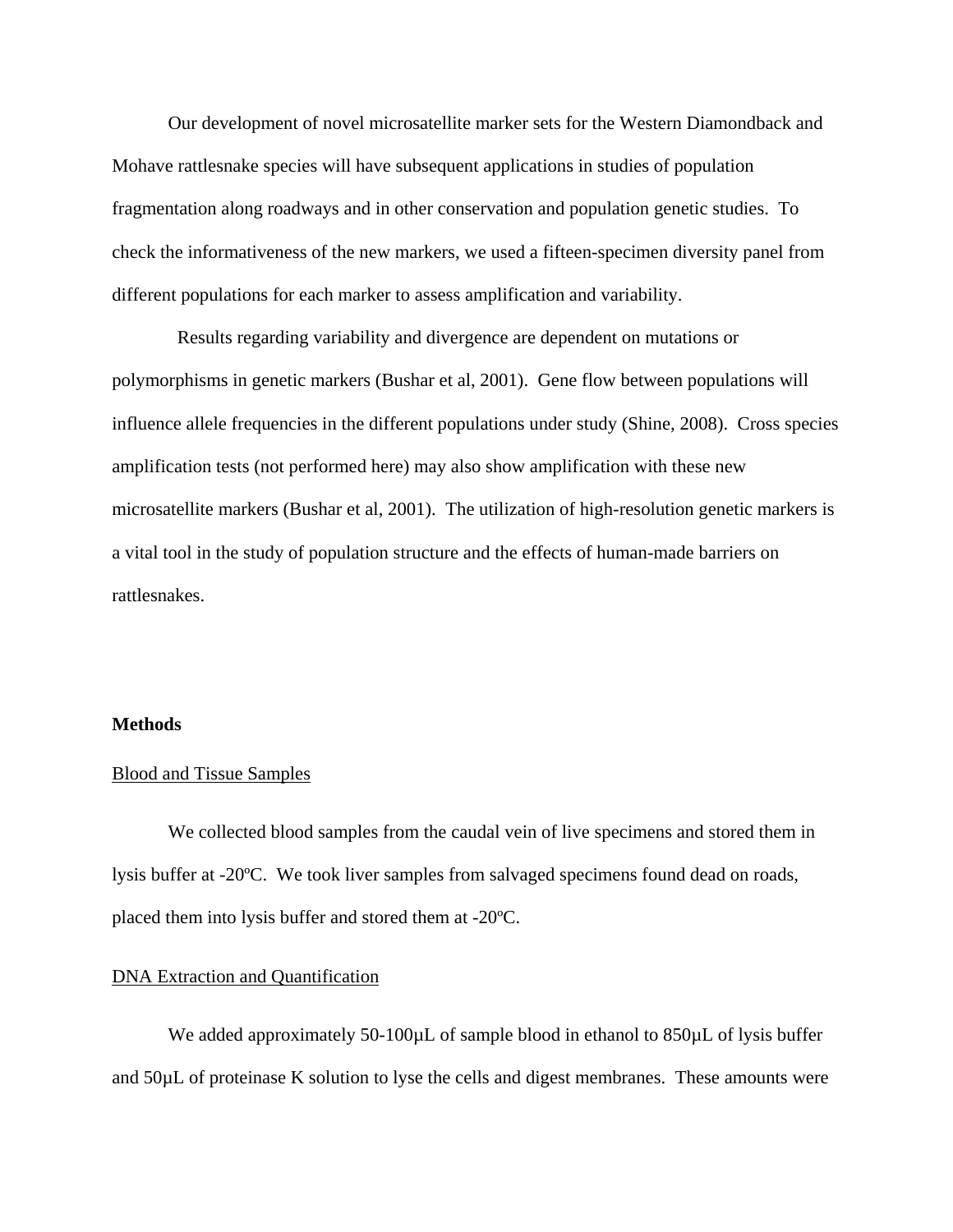sufficient because reptile red blood cells are nucleated, so the darker the sample, the higher the DNA concentration upon extraction. Extraction of genomic DNA took place using a silica magnetic bead-based robotic technique with Thermo Biosprint96 and Kingfisher96 automated extraction robots with multiple elutions of the blood and tissue resulting in high quality genomic DNA. This process was carried out using the Qiagen BioSprint96 Blood DNA Extraction Kit. We quantified newly extracted samples using PicoGreen, a fluorochrome that selectively binds to double-stranded DNA, and measured fluorescence with an Flx 800 Fluorimeter. PicoGreen shows a very high fluorescence enhancement when bound to double-stranded DNA fragments, and is very stable to photobleaching, which allows it to be exposed to UV light longer for analysis (Ahn et al, 1996). All quantified DNA was then normalized to a concentration of 5ng/µL with Low T.E. (1x Tris EDTA buffer: 10mM Tris and 0.1mM EDTA) and stored at - 20ºC.

#### Construction of STR Enriched DNA Library

We probed Genomic DNA for the Western Diamondback rattlesnake and the Mohave rattlesnake using a modified version of the Hamilton Protocol described in Glenn and Schable, 2005. A restriction enzyme digest fragmented DNA into approximately 500bp segments, followed by ligation of double-stranded SuperSNX-24 linker to the fragments in order to provide primer binding sites for polymerase chain reaction (PCR). Ligation of the linker also incorporated a GTTT pigtail so that a 3' overhang A would be present in the PCR product for insertion into a plasmid vector. We captured fragments of digested DNA that were complementary to our 5'-biotinylated simple sequence repeat oligonucleotide probes using the protocol described in Glenn and Schable, 2005. We recovered successful hybridizations of DNA on streptavidin-coated paramagnetic beads (Dyna1) using PCR with an Invitrogen Topo TA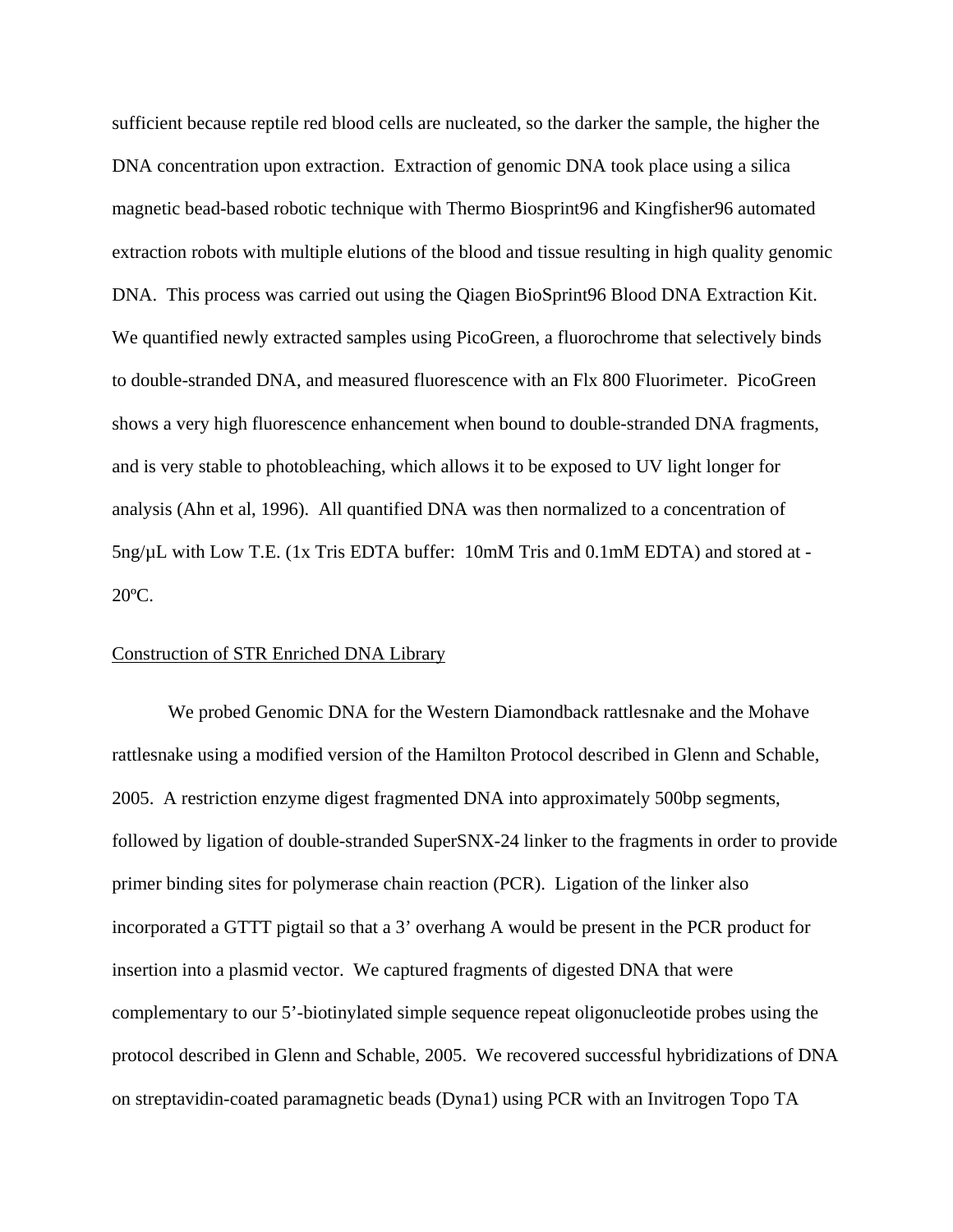Cloning kit in order to insert the PCR product into the plasmid vector. This process is successful because the plasmid contains a single T overhang on the 3' end, which successfully attaches to the 3'A left by the pigtail sequence (Glenn and Schable, 2005). We harvested white colonies which had incorporated into the *E. coli* vector with sterile toothpicks and performed PCR with universal T7 and M13 Reverse primers to amplify the insert. Agarose gel electrophoresis on the PCR products determined the specific size and variability of the colony DNA. Subsequently, we examined insert sequences for microsatellite. If we found a microsatellite marker, we recorded its motif and repeat number, as well as 10-15 bases of its immediate 5' flanking region. We compared flanking regions for markers having the same motif and repeat number. If the 10-15 base flanking regions were identical, we used only one of the clones for marker development and discarded putative copies.

#### Primer Development and Optimization

 We used the following criteria for further development of microsatellites present in cloned DNA fragments: the type of repeat (di, tri, or tetranucleotide) and the length of the repeat motif (a minimum of six repeats when considering variability). For example, we preferred a tetranucleotide that repeated about ten times. For the most part, tetranucleotide and trinucleotide motifs were considered far superior to dinucleotide repeats, even when comparing microsatellites such as a tetra repeat of 8 and a di repeat of 16. We ordered candidates for both species by the above criteria, and used the program Primer3 in order to examine flanking regions of the microsatellites and design primers to amplify the desired microsatellite sequence (Rozen and Skaletsky, 2000). When an input sequence is entered into the Primer3 program and a centered target sequence (here, the microsatellite marker) is identified, the following conditions are automatically examined in regions on either side of the target: a similar melting temperature for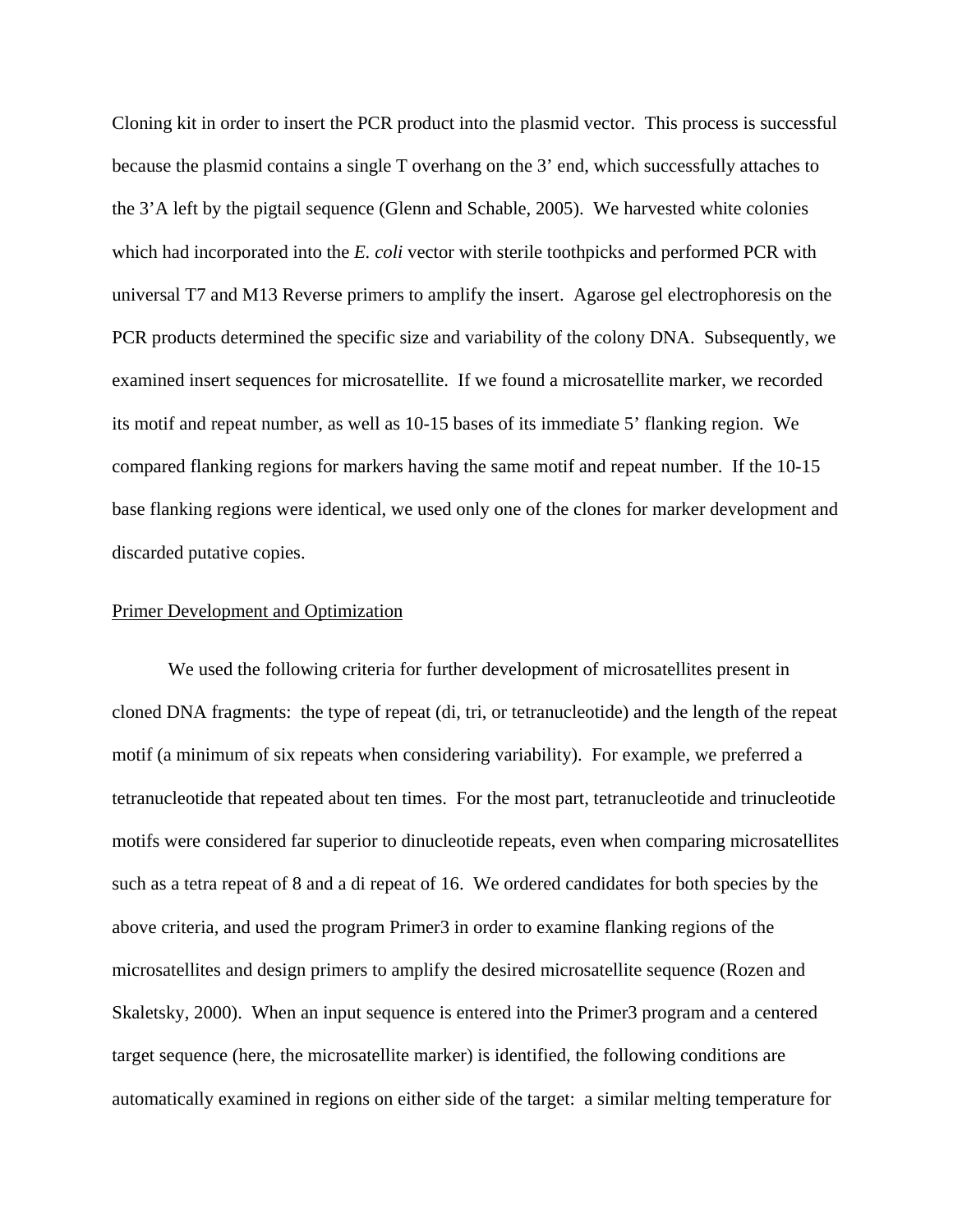the forward and reverse primer and a low propensity to form a dimer or hairpin structure, as excessive dimerization would interfere with annealing and amplification of the target sequence. This can be avoided by ensuring that the primers are not closely complementary to one another. For the purpose of later analysis using fragment analysis (which cannot handle fragments larger than 500 bp) we restricted the product fragment sizes in the range of 100-450 bases total. Meeting these conditions is crucial in order to create optimal forward and reverse primers of about 20 nucleotides in length. Universal M13 primer sequences

(TGTAAAACGACGGCCAGT) were added to the 5' end of the forward primer sequence to allow the attachment of an M13 fluorescent dye by PCR (Schuelke, 2000), and pigtail sequences (GTTTCTT) were added to the 5' end of the reverse primer sequence in order to promote Taq polymerase polyadenylation in order to reduce variability in products. If adenylation was not completed, double peaks or stutter appeared in the allelic signal from 3'A overhangs in the DNA fragments (Brownstein et al, 1996).

 We rehydrated oligonucleotide primers with 1x Low T.E. to stock concentrations of 200µM. I made working concentrations of all primers by dilution of stocks to a concentration of 20µM with HPLC grade water. For each primer pair at each locus selected, I performed gradient PCR optimization reactions using a variable magnesium concentration in eight buffers: Buffer A containing 10mM magnesium through Buffer H containing 45mM magnesium (a 5mM stepwise change, see Appendix 1), and a temperature gradient of 50- 62ºC (See Figure 2). In each individual optimization reaction, 2µL of sample DNA (CA005, CA016, or CS005: Table 1) was combined with  $5.7\mu$ L of HPLC grade water,  $1\mu$ L buffer,  $0.8\mu$ L of 10mM dNTPs,  $0.2\mu$ L of 20µM forward and reverse primer, and 0.1u Taq polymerase. Reactions were incubated in a Biorad DNA Engine 2 Tetrad Thermo Cycler with the following cycler protocol: initial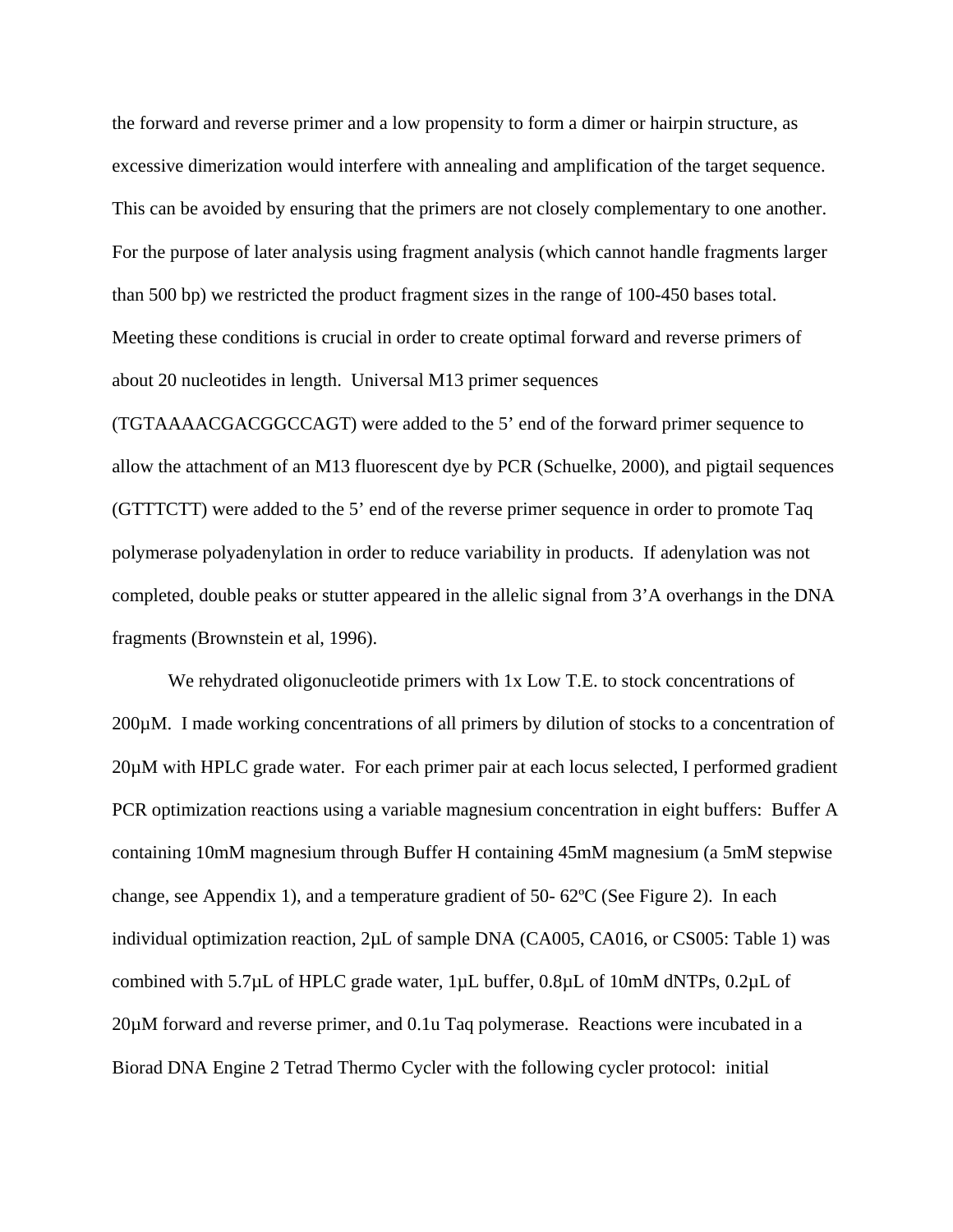denaturation at 94ºC for 3 minutes, 35 cycles of 94ºC for 30 seconds, a gradient annealing temperature of 50-62ºC for 30 seconds, and an extension step with a temperature of 72ºC for 30 seconds. This was followed by a final extension step of 72ºC for 10 minutes. We determined optimal buffer and temperature conditions for each locus' primer pair individually using 2% agarose gel electrophoresis with the following specifications: a clean and strong band at the correct size for each marker, with no additional bands that represented nonspecific amplification (usually observed at lower temperatures and higher magnesium concentrations).

|                 | 50.0  | 50.3  | 51.0  | 52.0  | 53.4  | 55.1  | 57.2  | 58.9  | 60.2  | 61    | 61.8  | 62.0  |
|-----------------|-------|-------|-------|-------|-------|-------|-------|-------|-------|-------|-------|-------|
|                 |       | 2     | 3     | 4     | 5     | 6     |       | 8     | 9     | 10    | 11    | 12    |
| <b>Buffer A</b> | CA005 | blank | blank | CA005 | CA005 | CA005 | CA005 | CA005 | CA005 | CA005 | blank | CA005 |
| <b>Buffer B</b> | CA005 | blank | blank | CA005 | CA005 | CA005 | CA005 | CA005 | CA005 | CA005 | blank | CA005 |
| Buffer C        | CA005 | blank | blank | CA005 | CA005 | CA005 | CA005 | CA005 | CA005 | CA005 | blank | CA005 |
| Buffer D        | CA005 | blank | blank | CA005 | CA005 | CA005 | CA005 | CA005 | CA005 | CA005 | blank | CA005 |
| <b>Buffer E</b> | CA005 | blank | blank | CA005 | CA005 | CA005 | CA005 | CA005 | CA005 | CA005 | blank | CA005 |
| <b>Buffer F</b> | CA005 | blank | blank | CA005 | CA005 | CA005 | CA005 | CA005 | CA005 | CA005 | blank | CA005 |
| Buffer G        | CA005 | blank | blank | CA005 | CA005 | CA005 | CA005 | CA005 | CA005 | CA005 | blank | CA005 |
| <b>Buffer H</b> | CA005 | blank | blank | CA005 | CA005 | CA005 | CA005 | CA005 | CA005 | CA005 | blank | CA005 |

**Figure 1:** Optimization PCR layout for gradient temperature and buffer magnesium concentrations, populated with *Crotalus atrox* sample CA005. Columns labeled 'blank' did not have a significant temperature difference when the gradient program was entered into the Thermo Cycler, and therefore were not tested.

## Diversity Panel Testing

 With optimized conditions that met the above specifications, we sequenced PCR products in order to ensure that the amplified products actually contain the desired microsatellite. Subsequently, I tested the primers against a diversity panel of samples made up of various populations from and for each species. For this technique, I performed PCR reactions using the M13 fluorescent dye 6FAM, which in later stages of the PCR reaction becomes the driving forward primer (Schuelke, 2000). In these reactions, 2µL of each different DNA samples was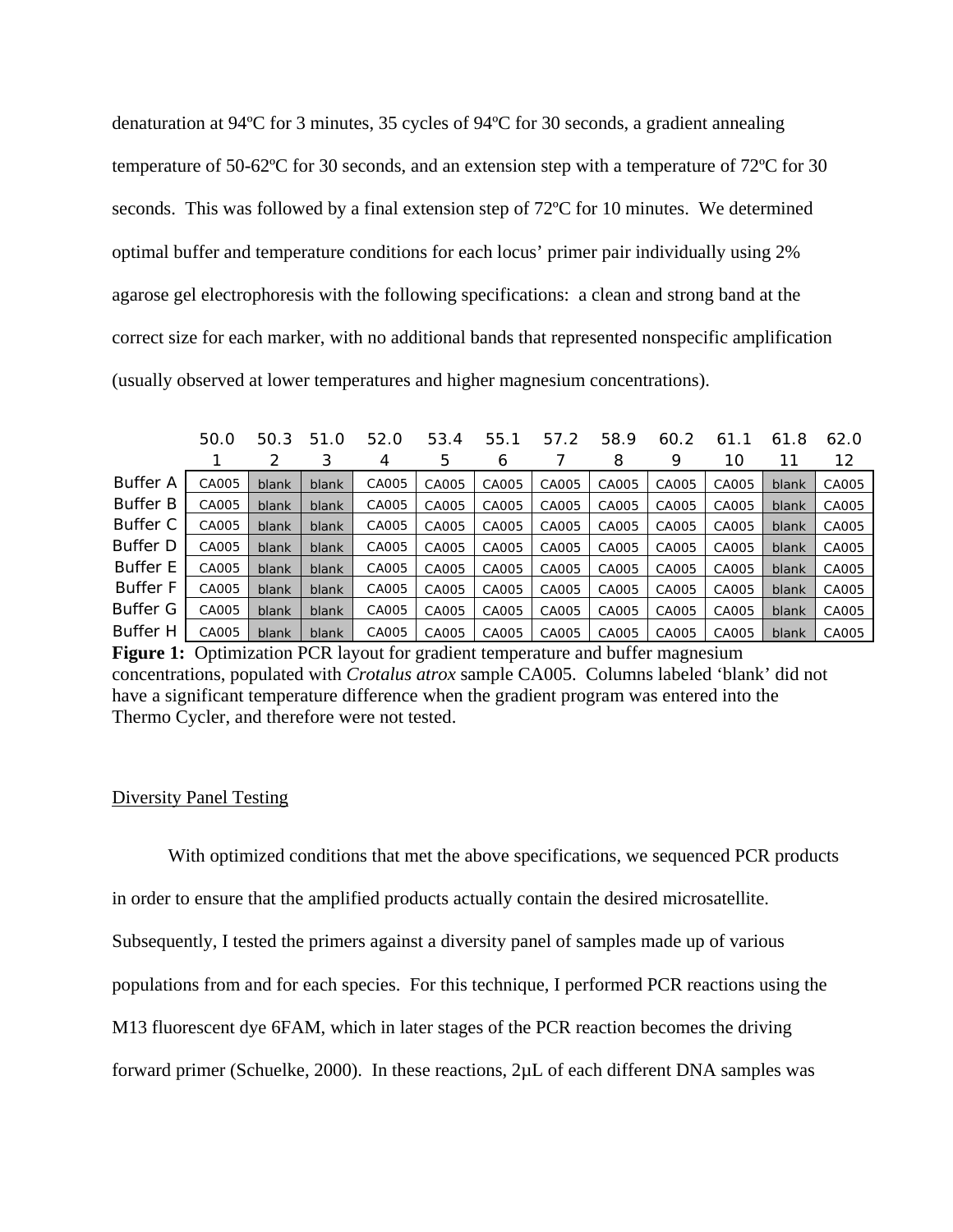added to 5.4µL of HPLC grade water, 1µL of specified buffer (see Optimized Conditions, Table), 0.8µL of 10mM dNTPs, 0.10µL of 20µM forward and reverse primer, 0.40µL of 20µM fluorescently labeled M13 primer 6FAM, 0.10µL of 0.2% Bovine Serum Albumin (BSA), and 0.1u Taq polymerase. I ran confirmation gels using 2% agarose gel electrophoresis on all PCR products. We obtained higher resolution data by utilization of the Applied Biosystems 3730 Genetic Analyzer to perform capillary electrophoresis (fragment analysis) on the amplified DNA samples. We processed raw fragment analysis data using the program Gene Marker (Softgenetics) and analyzed individual samples by assessing allelic variability. The increase or decrease in the motif repeats, and thus fragment length, serves as the basis for the observed variability individual samples and populations.

## **Results**

## *Crotalus atrox*

 All *Crotalus atrox* loci from the generated primers (Tables 2 and 3) were optimized using CA005 and CA014 sample DNA, both specimens from the Cattletank study site. Those that produced a single, clean band at the correct fragment size were selected for testing with a diversity panel. Visualizations of good and bad optimization gels are shown in Appendix 2.

Out of all markers designed for the Western Diamondback rattlesnake in this experiment, 20 were chosen for diversity panel testing, having successfully produced a single, correctly sized band in optimizations: Ca1\_5, Ca1\_14, Ca1\_17, Ca1\_20, Ca1\_22, Ca1\_31, Ca1\_39, Ca1\_43, Ca1\_48, Ca2\_23, Ca2\_27, Ca2\_38, Ca2\_39, Ca2\_51, Ca2\_64, Ca2\_71, Ca2\_74, Ca2\_81, Ca2\_90, and Ca2\_92 (Tables 2, 3). A list of the specific temperature and buffer magnesium concentrations chosen for these markers is shown below (Figure 3):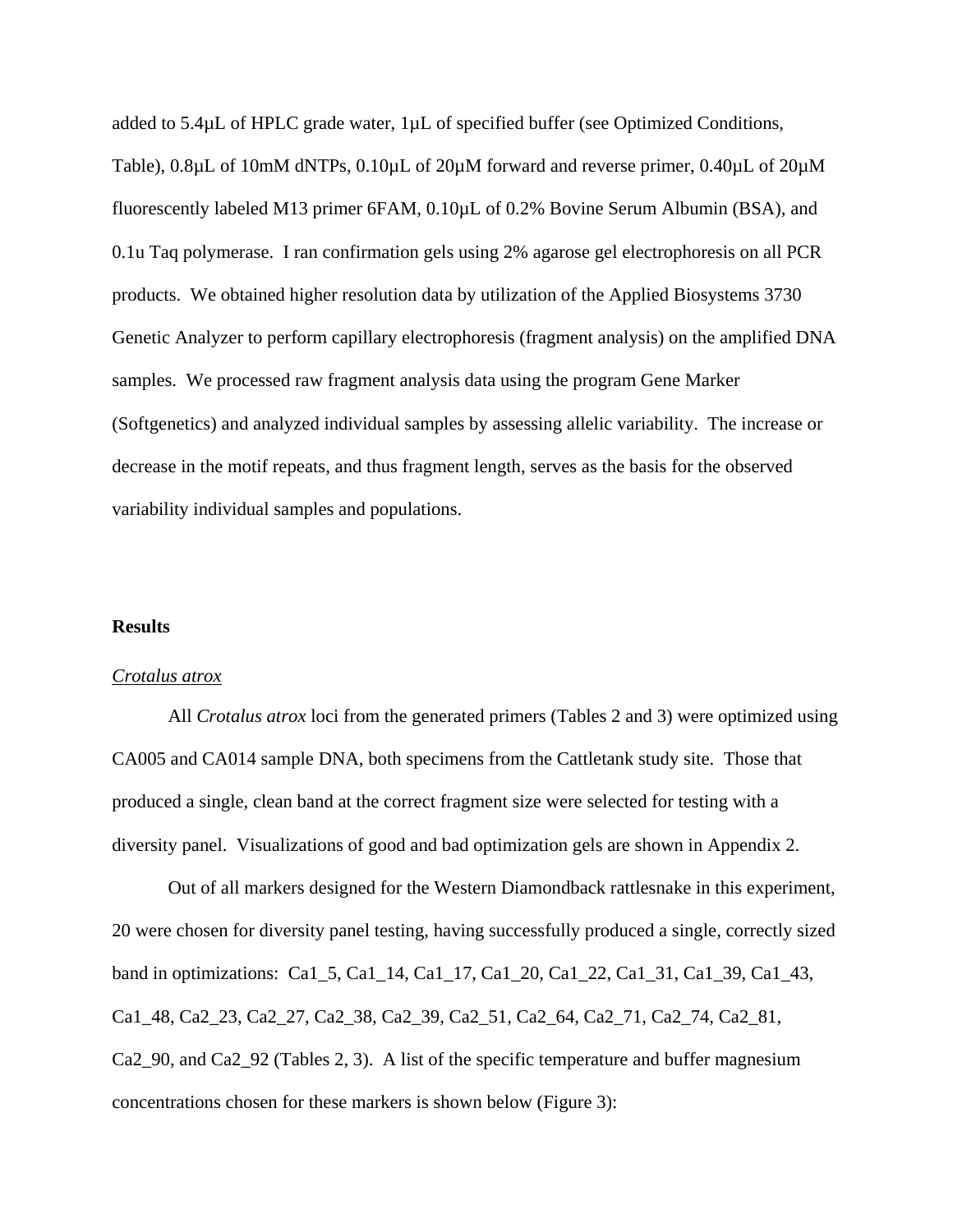| <b>Primer</b> | <b>Temperature Buffer</b> |             |
|---------------|---------------------------|-------------|
| <b>Name</b>   | $({}^{\circ}{\rm C})$     |             |
| $Ca1_5$       | 61                        | C           |
| Ca1_14        | 61                        | В           |
| Ca1_17        | 59                        | A           |
| $Ca1_20$      | 60                        | E           |
| $Ca1_22$      | 61                        | C           |
| Ca1_31        | 61                        | E           |
| $Ca1_39$      | 59                        | $\mathsf C$ |
| Ca1_43        | 59                        | С           |
| Ca1_48        | 60                        | E           |
| Ca2_23        | 53                        | В           |
| Ca2_27        | 53                        | C           |
| Ca2_38        | 55                        | в           |
| Ca2_39        | 50                        | D           |
| Ca2_51        | 53                        | D           |
| Ca2_64        | 55                        | $\mathsf C$ |
| Ca2_71        | 53                        | F           |
| Ca2_74        | 59                        | B           |
| Ca2_81        | 59                        | D           |
| Ca2_90        | 59                        | $\mathsf C$ |
| Ca2 92        | 55                        | A           |

**Figure 2**: Optimized temperature and buffer conditions for *Crotalus atrox* loci. Specific magnesium concentrations for Buffers A-H can be found in Appendix 1.

From the set of markers with the above optimized conditions, loci Ca1\_5, Ca1\_17,

Ca1\_48, Ca2\_51, and Ca2\_92 showed little to no amplification of panel samples and were

therefore discarded. For the remaining 15 markers, amplification was successful on all or most

samples in the chosen diversity panel (sample descriptions found in Table 1), as shown below:

|   | 1         | $\mathcal{P}$      |
|---|-----------|--------------------|
| A | 1. CA001  | 9. CAtv001         |
| R | 2. CA005  | 10. CAsz041        |
| C | 3. CA021  | 11. CAsz075        |
| D | 4. CA029  | <b>12. CAPRO01</b> |
| F | 5. CA032  | <b>13. CAPR005</b> |
| F | 6. CA036  | <b>14. CAPR010</b> |
| G | 7. CAx004 | <b>15. CAPR011</b> |
|   | 8. CAx008 | H <sub>2</sub> O   |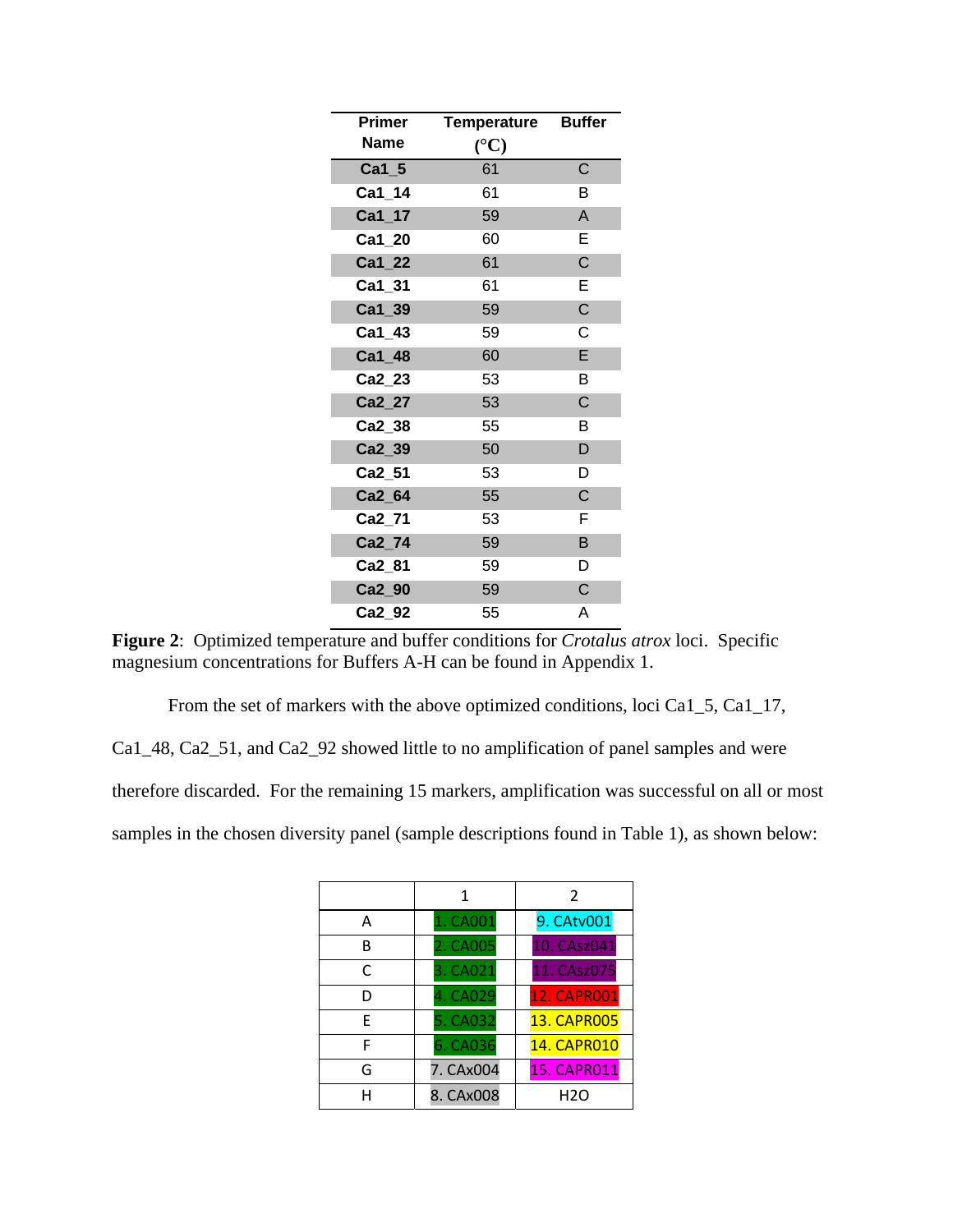**Figure 3:** Diversity Panel sample selection and plate mapping for testing against chosen *Crotalus atrox* loci. Samples from different populations/locations have been colored as follows: Cattletank (green), Benson, Cascabel Road (grey), Sasabe (blue), Tanque Verde Wash (teal), Suizo Mountains (purple), Ina Road (red), Organ Pipe Cactus National Monument (yellow), Route 85 and Ajo Way (pink).

· Chandler  $\overline{70}$ Sun Lakes **Elemente P** eyville  $10, 11$  $\odot$ Mammoth  $1-6$ ELTY  $\sqrt{10}$ San Manuel 15 Gatalina.  $12<sup>1</sup>$  $9$ ra Valley lina hills:  $\mathbf{o}$ Adobes 13, 14 o Tueson  $\sqrt{191}$ Willie  $\overline{\tau}$ **Three Point**  $(10)$ Benson  $\overline{10}$ Sells **Steavid** Tombstone Huachuca Coronado<br>National Forest Чy Tubeer  $8<sup>1</sup>$ · Sierra Vista Patagonia  $\overline{19}$ Sierra Vista<br>Southeast Bisbee uerto Naco Heroica San José Nogales

A Map of sample collection is shown below:

**Figure 4**: Map of *atrox* sample collection sites in Tucson, AZ and surrounding areas.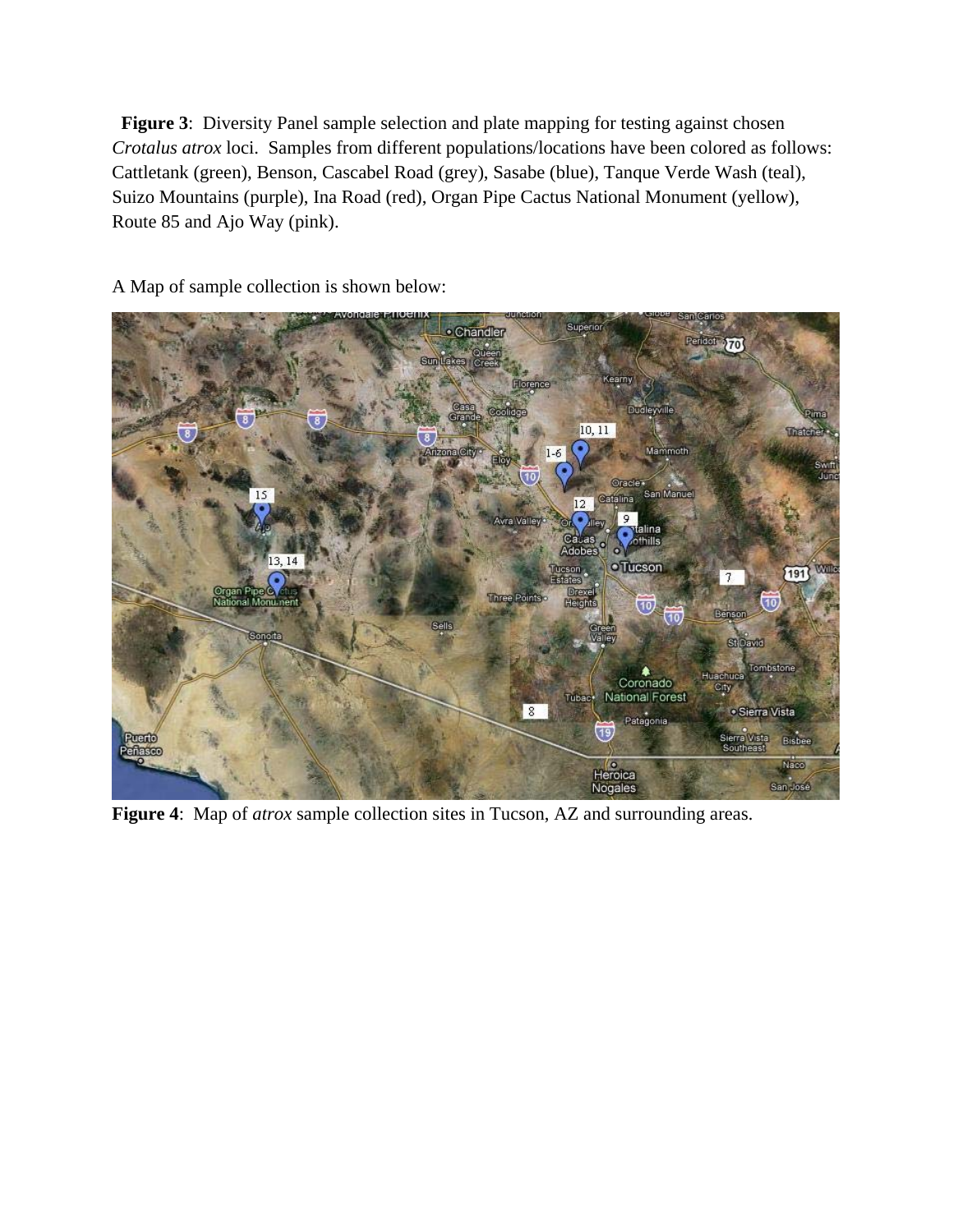Diversity panel amplification using gel electrophoresis is shown for some markers below:



**Figure 5**: The 2% Agarose Gel for the diversity panel of *Crotalus atrox* loci Ca1\_14 through Ca1\_43. Numbers correspond to diversity panel sample names found in Figure 4.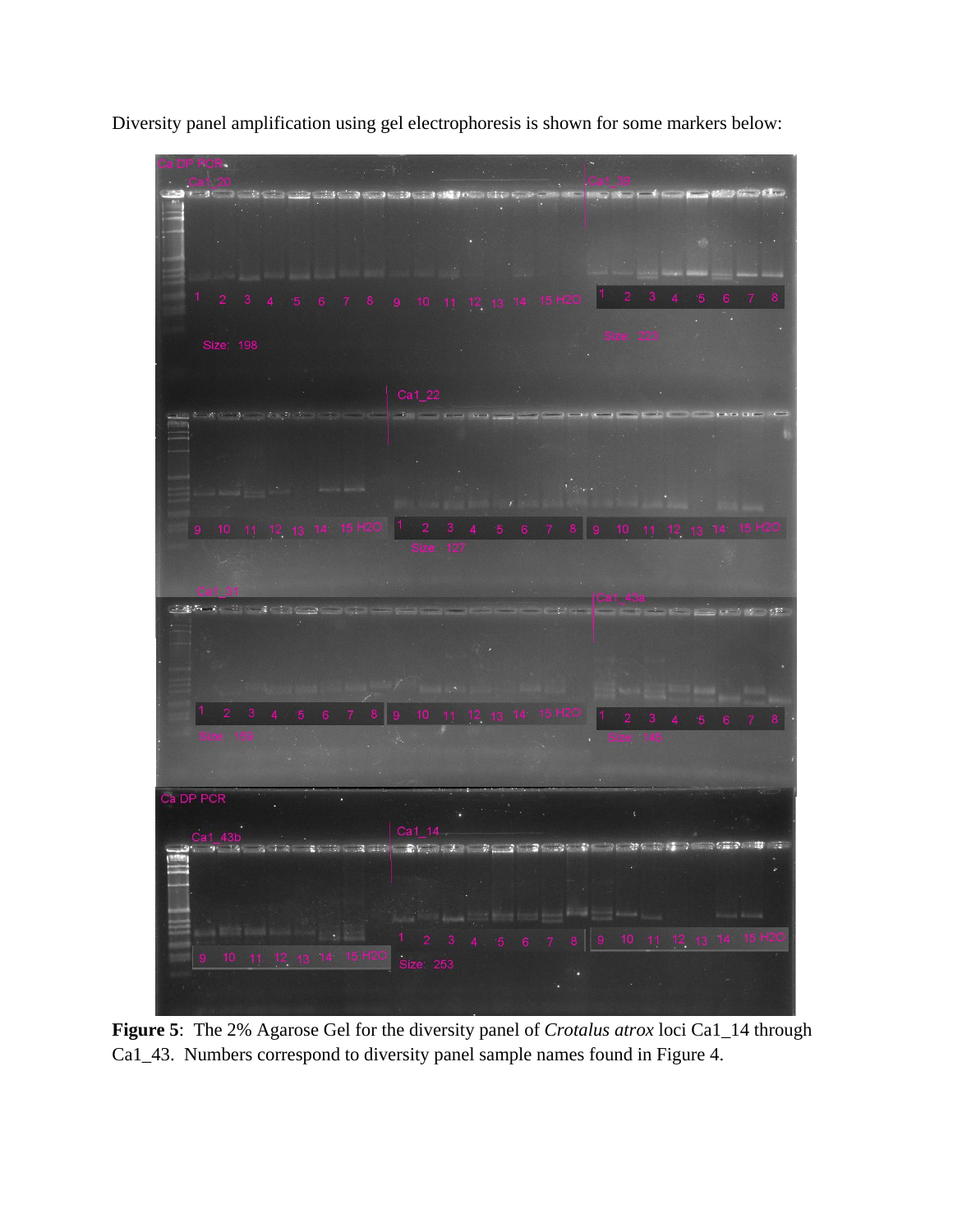## *Crotalus scutulatus*

All *Crotalus scutulatus* loci from the generated primers (Table 4 ) were optimized using CS005 sample DNA, a specimen from the Cattletank study site. Those that produced a single, clean band at the correct fragment size were selected for testing with a diversity panel. (Optimization gels shown in Appendix 2).

Out of all markers designed for the Mohave rattlesnake in this experiment, 12 were chosen for diversity panel testing, having successfully produced a single, correctly sized band in optimizations: Cs115, Cs1213, Cs1214, Cs2112, Cs2116, Cs2127, Cs2153, Cs234, Cs2319, Cs2322, Cs2340, and Cs2342. A list of the specific temperature and buffer magnesium concentrations chosen for these markers is shown below:

| <b>Primer</b><br><b>Name</b> | <b>Temperature</b> | <b>Buffer</b> |
|------------------------------|--------------------|---------------|
|                              | $(^{\circ}C)$      |               |
| <b>Cs115</b>                 | 53                 | C             |
| Cs1213                       | 53                 | D             |
| Cs1214                       | 55                 | B             |
| Cs2112                       | 55                 | Α             |
| Cs2116                       | 53                 | B             |
| Cs2127                       | 50                 | С             |
| <b>Cs2153</b>                | 50                 | E             |
| <b>Cs234</b>                 | 55                 | C             |
| <b>Cs2319</b>                | 50                 | D             |
| Cs2322                       | 59                 | В             |
| <b>Cs2340</b>                | 55                 | C             |
| Cs2342                       | 50                 | D             |

**Figure 6**: Optimized temperature and buffer conditions for *Crotalus scutulatus* loci. Specific magnesium concentrations for Buffers A-H can be found in Appendix 1.

From the set of markers with the above optimized conditions, loci Cs2127, Cs2153,

Cs2342, Cs115, Cs1213, and Cs2112 showed little to no amplification of panel samples and

were therefore discarded. For the remaining 6 markers, amplification was successful on all or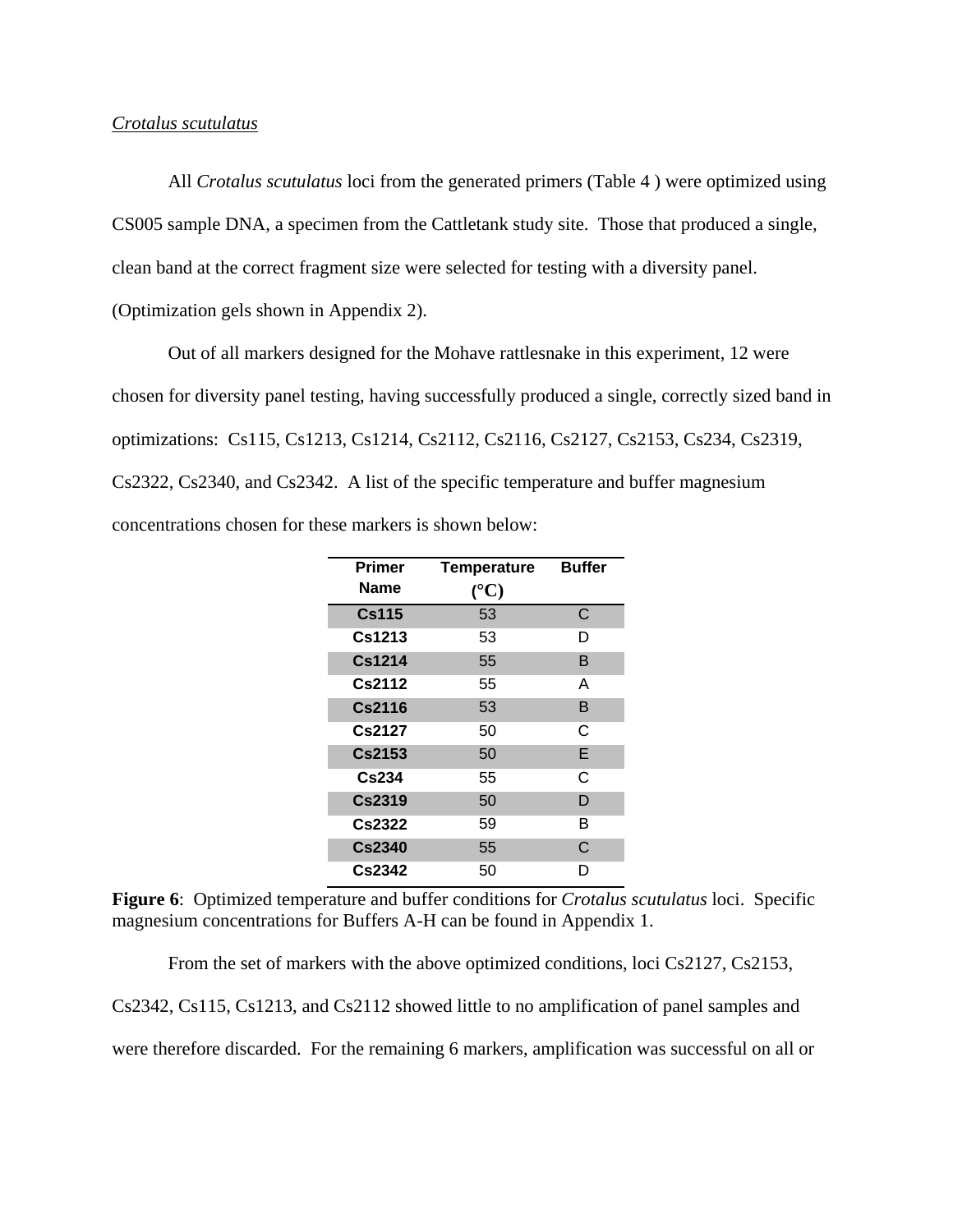most samples in the chosen diversity panel (sample descriptions found in Table 1), as shown below:

|   | 1                 | $\mathcal{P}$ |
|---|-------------------|---------------|
| A | <b>1. CRSC005</b> | 9. CS011      |
| B | 2. CRSC006        | 10. CS013     |
| C | 3. CRSC007        | 11. CS014     |
| D | 4. CS003          | 12. CS015     |
| F | 5. CS004          | 13. CSx001    |
| F | 6. CS005          | 14. CSx002    |
| G | 7. CS006          | 15. CSx003    |
|   | 8. CS009          | H2O           |

**Figure 7:** Diversity Panel sample selection and plate mapping for testing against chosen *Crotalus scutulatus* loci. Samples from different populations/locations have been colored as follows: Cochise County (teal), Campbell Road (light green), Cattletank (green), Park Link Road (purple), Interstate 10 (pink), Near Bonita (blue), Benson, Cascabel (grey), Route 181 (aqua), Cap (yellow), Frontage Road (red).

A Map of sample collection is shown below:



**Figure 8**: Map of *scutulatus* sample collection sites in Tucson, AZ and surrounding areas.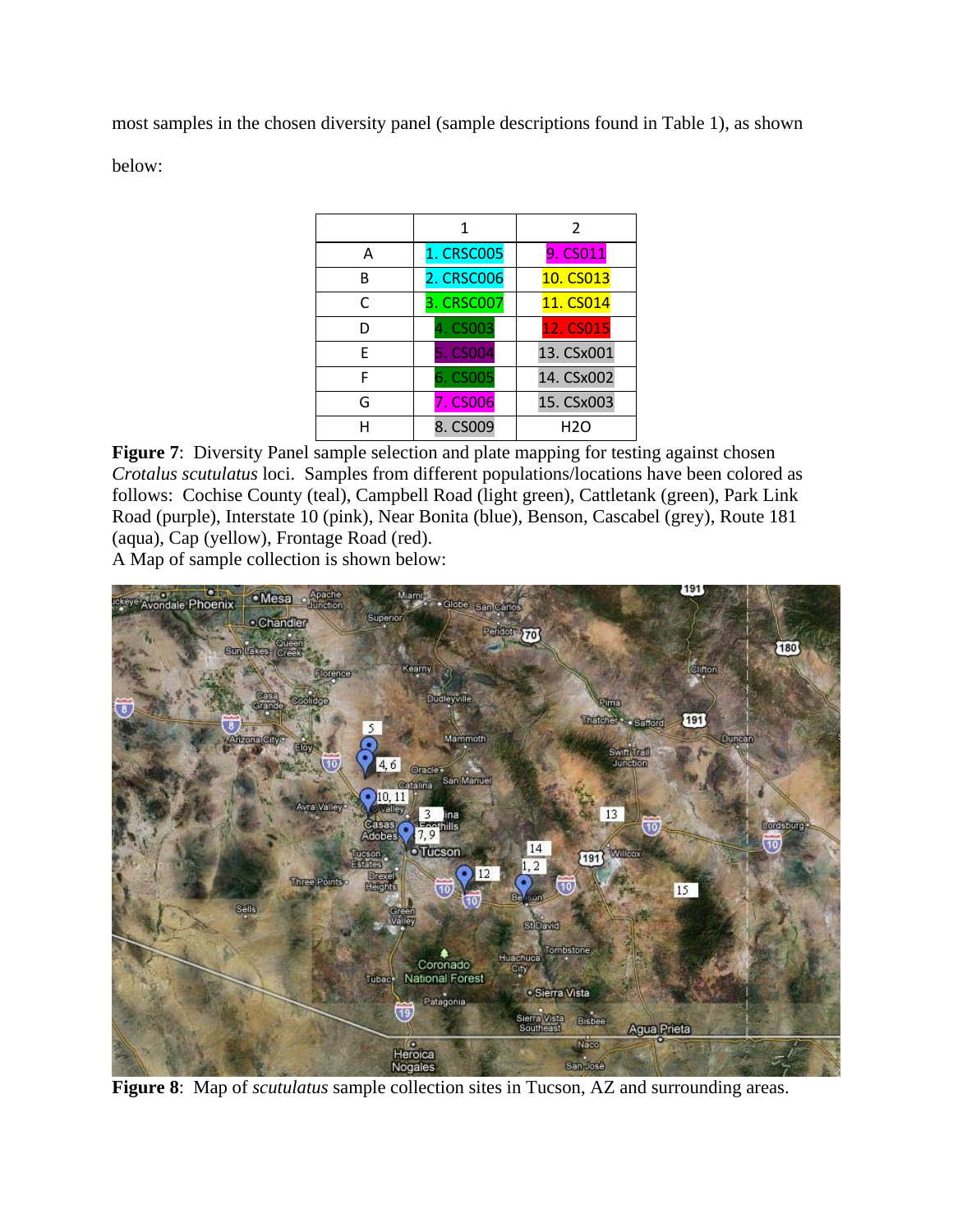

Diversity panel amplification using gel electrophoresis is shown for some markers below:

**Figure 9**: The 2% Agarose Gel for the diversity panel of *Crotalus scutulatus* loci Cs2112 through Cs2322. Numbers correspond to diversity panel sample names found in Figure 8.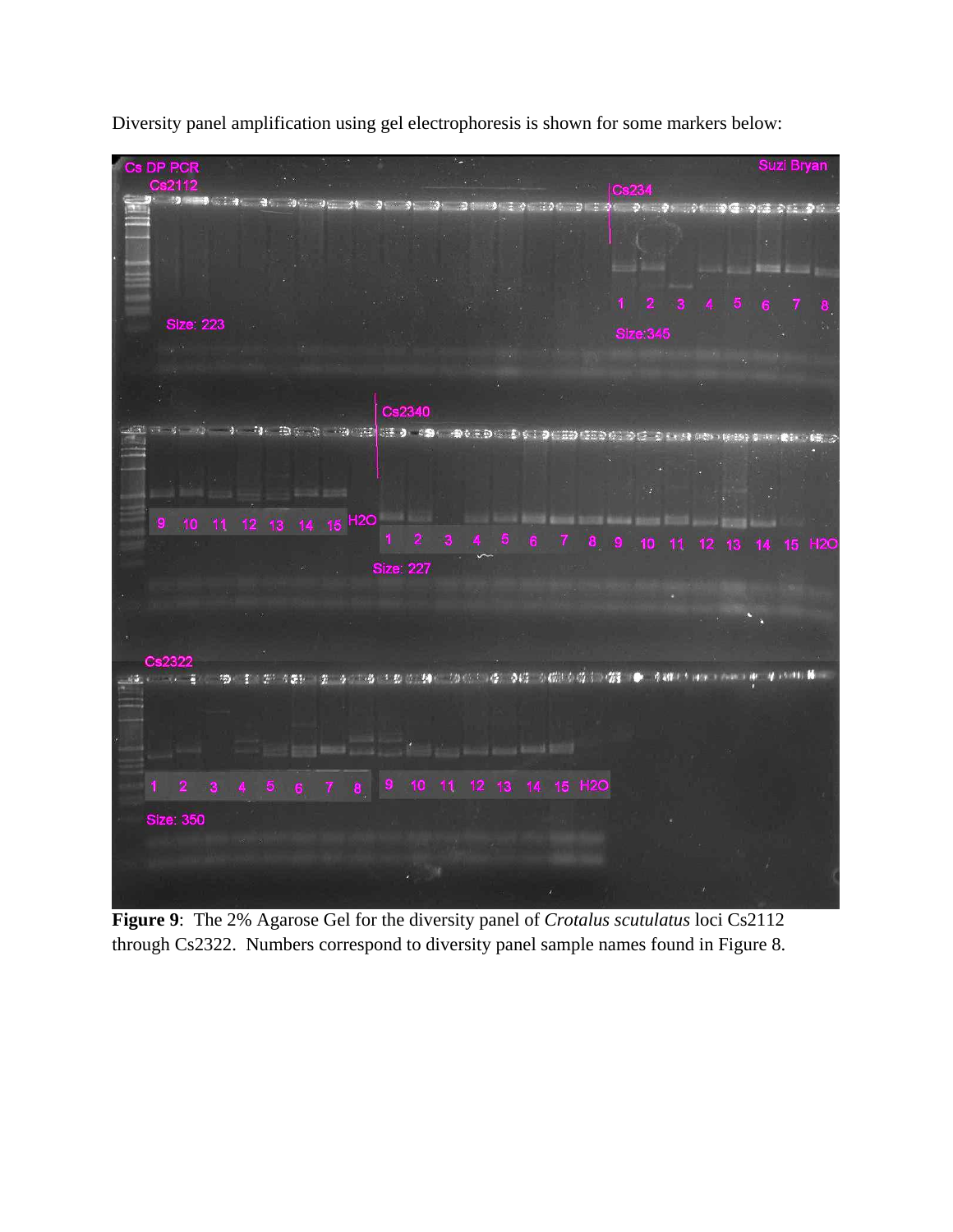#### **Future Directions**

We will examine results obtained from fragment analysis for both *Crotalus atrox* and *Crotalus scutulatus* diversity panels with regard to different populations in the following ways: allelic variability based on fragment length (variable between individuals as microsatellite repeat number changes), allelic richness (the number of alleles per locus), observed and expected heterozygosity, and deviations from Hardy-Weinberg equilibrium. Heterozygosity and Hardy-Weinberg deviations will be examined using the program Genepop 3.4 (Raymond and Rousset, 1995). Adjusted P values from Genepop will help to assess deviations from Hardy-Weinburg equilibrium: a significant difference between observed and expected heterozygosity will result in a substantial deviation from Hardy-Weinberg equilibrium (P<0.05) (Raymond and Rousset, 1995). A decrease in heterozygosity may be explained by inbreeding within a specific population. Genetic drift will cause random changes frequencies of genes, and will have a more significant effect if the population is small (Munguia-Vega et al., 2009). After evaluating the microsatellite markers using these appraisals, we can confidently assess the usefulness of our newly developed STR libraries will have for applications in population genetic studies.

#### **Acknowledgements**

 My most fervent appreciation goes to Dr. Hans-Werner Herrmann, who was not only the main person responsible for sample collection, but also my very supportive mentor throughout this experiment. I would like to thank Krystyn Pozarowski, who also played a major part in sample collection and extraction. I would also like to acknowledge Eric Watson, who performed most of the development on the enriched STR DNA libraries.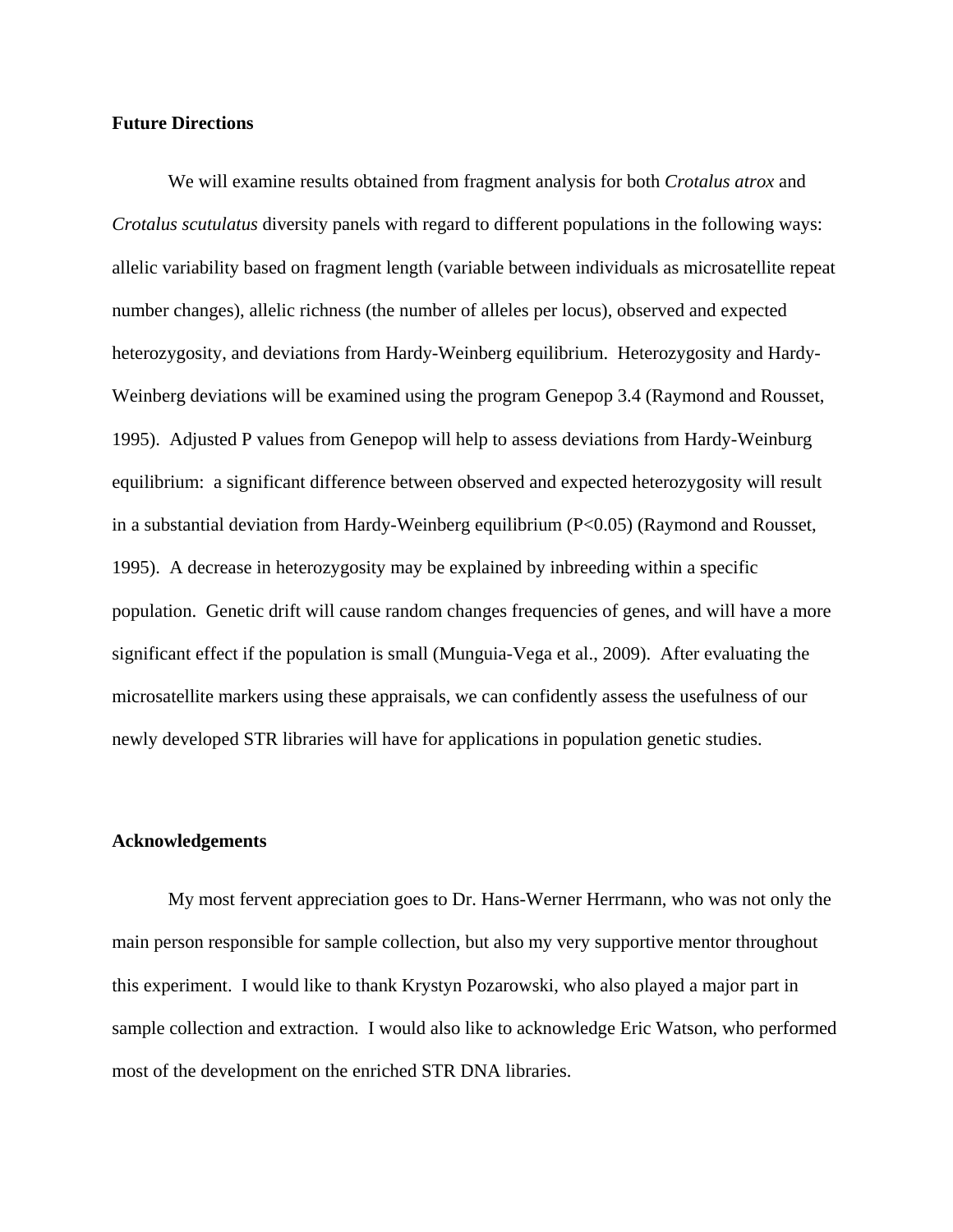## **References**

- Ahn, Susan J., Costa, Jose, and Emanuel, Janet, 1996. "PicoGreen Quantitation of DNA: Effective Evaluation of Samples Pre- or Post-PCR." *Nucleic Acids Research*. 24:2623- 2625.
- Anderson, Corey Devin, 2006. "Utility of a Set of Microsatellite Primers Developed for the Massasauga Rattlesnake (*Sistrurus catenatus*) for Population Genetic Studies of the Timber Rattlesnake (*Crotalus horridus*)." *Molecular Ecology Notes*. 6:514-517.
- Brennan, Thomas C., 2008. "Mohave Rattlesnake: *Crotalus scutulatus." Online Field Guide to The Reptiles and Amphibians of Arizona*. Arizona Game and Fish Department Phoenix, AZ.
- Brownstein, M.J., Carpten J.D., Smith J.R., 1996. "Modulation of Non-templated Nucleotide Addition by Taq DNA Polymerase: Primer Modifications that Facilitate Genotyping." *BioTechniques.* 20:1004-1010.
- Bushar, Lauretta M., Maliga, Marianne, Reinert, Howard K., 2001. "Cross-Species Amplification of Crotalus horridus Microsatellites and Their Application in Phylogenetic Analysis." *Journal of Herpetology.* 35.3:532-537.
- Castoe, Todd A., Spencer, Carol L., and Parkinson, Christopher L., 2007. "Phylogeographic Structure and Historical Demography of the Western Diamondback Rattlesnake (*Crotalus atrox*): A perspective on North American Desert Biogeography." *Molecular Phylogenetics and Evolution*. 42:193-212.
- Glenn, T.C. and Schable, N.A, 2005. "Isolating Microsatellite DNA Loci." *Methods in Enzymology*. 395:202-222.
- Goldberg, Karen S., Edwards, Taylor, Kaplan, Matthew E., and Goode, Matt, 2003. "PCR Primers for Microsatellite Loci in the Tiger Rattlesnake (*Crotalus tigris,* Viperidae)." *Molecular Ecology Notes.* 3:539-541.
- Kjoss, Victoria A. and Litvaitis, John A., 2001. "Community Structure of Snakes in a Human-Dominated Landscape." *Biological Conservation*. 98:285-292.
- Mendelson, Joseph R. and Jennings, W. Bryan, 1992. "Shifts in the Relative Abundance of Snakes in a Desert Grassland." *Journal of Herpetology.* 26.1:38-45.
- Munguia-Vega, A., Pelz-Serrano, K., Goode, M., and Culver, M., 2009. "Eleven New Microsatellite Loci for the Tiger Rattlesnake (*Crotalus tigris)*." *Molecular Ecology – Permanent Genetic Resources Note*. 1267-1270.
- Raymond, M. and Rousset, F., 1995. "Genepop Verson 1.2: Population Genetics Software for Exact Tests and Ecumenicism." *Journal of Heredity,* 86:248-249.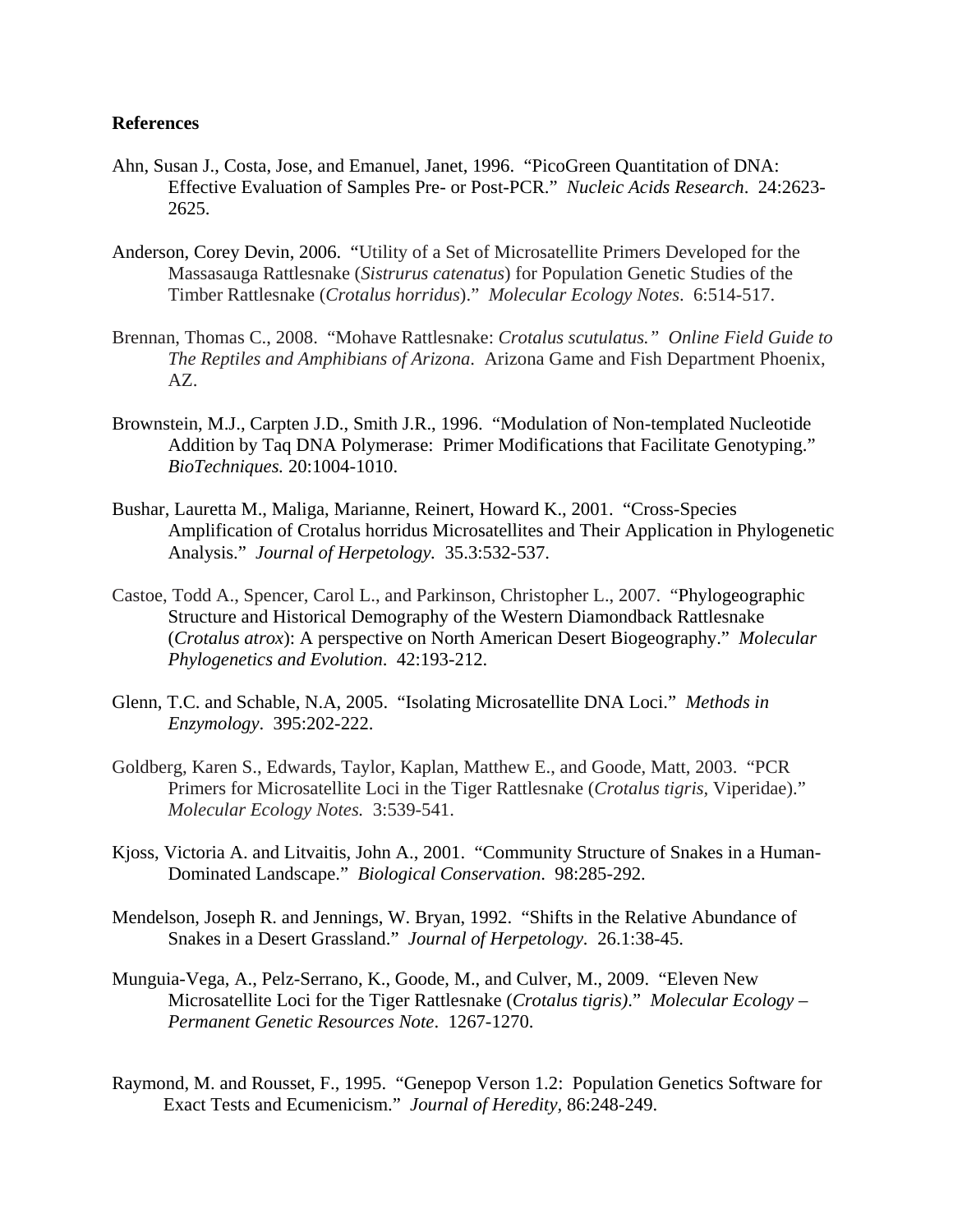- Rozen, S. and Skaletsky, H, 2000. "Primer 3 on the WWW for General Users and for Biologist Programmers." In: *Bioinformatics Methods and Protocols: Methods in Molecular Biology*. (eds Krawetz, S. and Misener, S.), 365-386. Humana Press, Totowa, NJ.
- Schuelke, M, 2000. "An Economic Method for the Fluorescent Labeling of PCR Fragments." *Nature Biotechnology*. 18:233-234.
- Secor, Stephen M., 1994. "Ecological Significance of Movements and Activity Range for the Sidewinder, *Crotalus cerastes.*" *Coperia*. 3:631-645.
- Shine, Richard, 2008. "Tracking Elusive Timber Rattlers with Molecular Genetics." *Molecular Ecology.* 17:715-718.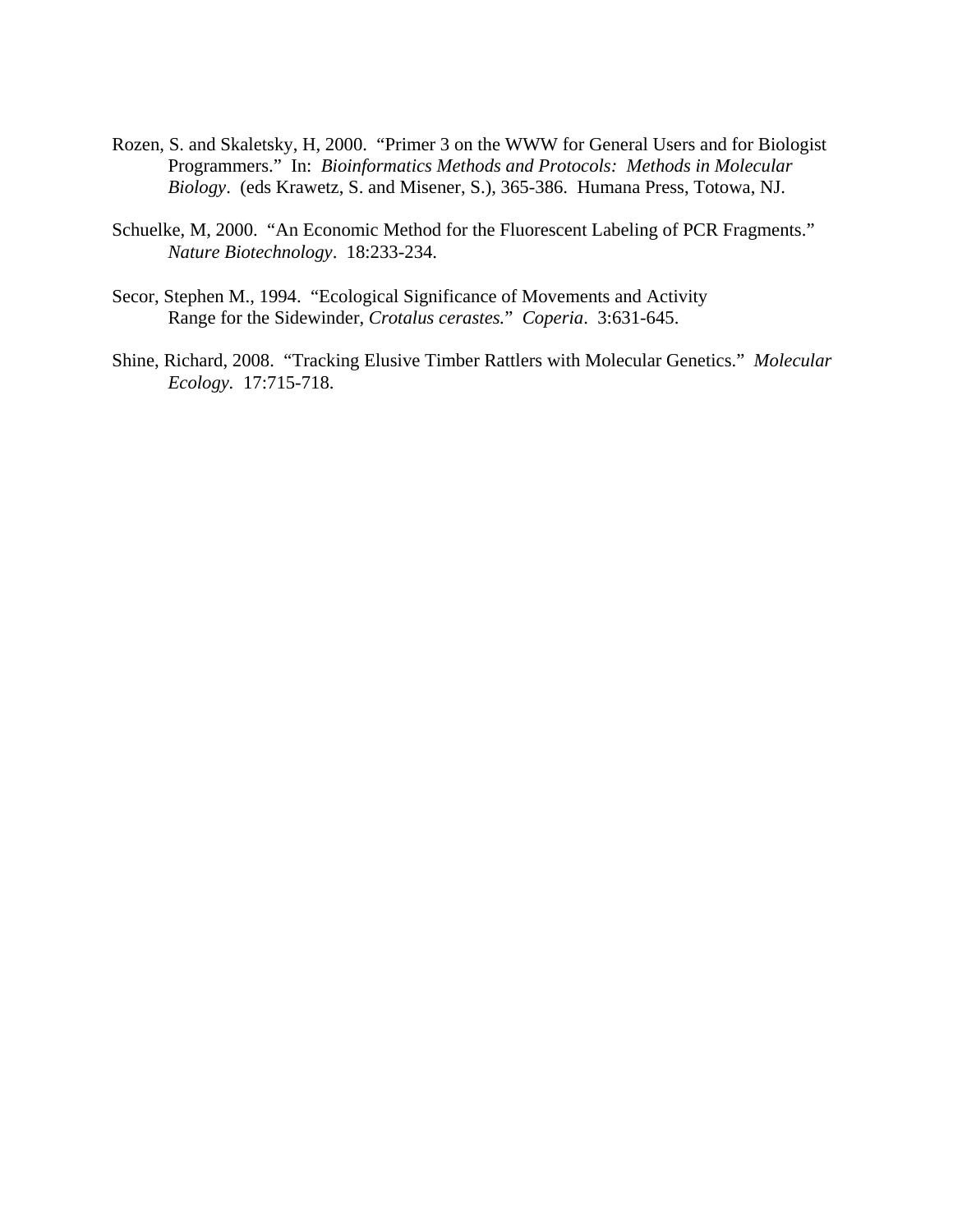# **Tables:**

| <b>Species</b> | <b>Sample</b>       | Location                                              | <b>Type</b>              |
|----------------|---------------------|-------------------------------------------------------|--------------------------|
| C. atrox       | CA001               | Cattletank                                            | <b>Blood</b>             |
| C. atrox       | CA005               | Cattletank                                            | <b>Blood</b>             |
| C. atrox       | CA021               | CAP                                                   | <b>Blood</b>             |
| C. atrox       | CA029               | 110                                                   | <b>Blood</b>             |
| C. atrox       | CA032               | $\overline{110}$                                      | <b>Blood</b>             |
| C. atrox       | CA036               | Cap                                                   | <b>Blood</b>             |
| C. atrox       | <b>CaPR 001</b>     | Ina Rd. E. of Harold                                  | <b>Blood</b>             |
| C. atrox       | CaPR 005            | Organ Pipe Ntl. Park                                  | <b>Blood</b>             |
| C. atrox       | <b>CaPR 010</b>     | Organ Pipe                                            | <b>Blood</b>             |
| C. atrox       | CaPR 011            | Rt. 85 & Ajo Way                                      | <b>Blood</b>             |
| C. atrox       | CaSZ 075            | <b>Suizo Mountains</b>                                | <b>Blood</b>             |
| C. atrox       | CaSZ 041            | <b>Suizo Mountains</b>                                | <b>Blood</b>             |
| C. atrox       | CaX003              | Benson, Cascabel Road                                 | <b>Blood</b>             |
| C. atrox       | CaX004              | Benson, Cascabel Road                                 | <b>Blood</b>             |
| C. atrox       | CaX008              | Sasabe                                                | <b>Blood</b>             |
| C. atrox       | <b>Catv 001</b>     | Tanque Verde Wash near Cloud Rd/Sabino Canyon Rd.     | <b>Blood</b>             |
| C. scutulatus  | <b>CRSC005</b>      | AZ: Cochise Co: Hwy 80: w/in 5 mi of jct w/ Rucker Rd | <b>Blood</b>             |
| C. scutulatus  | <b>CRSC006</b>      | AZ: Cochise Co: Hwy 80: w/in 5 mi of jct w/ Rucker Rd | <b>Blood</b>             |
| C. scutulatus  | CSx001              | Near Bonita                                           | $\overline{\phantom{0}}$ |
| C. scutulatus  | CSx002              | Benson, Cascabel Road                                 | $\overline{a}$           |
| C. scutulatus  | CSx003              | Route 181                                             | $\blacksquare$           |
| C. scutulatus  | CRSC007             | Cambell RD Ben SD4                                    | <b>Blood</b>             |
| C. scutulatus  | <b>CS003</b>        | CattleTank                                            | <b>Blood</b>             |
| C. scutulatus  | <b>CS004</b>        | Park Link                                             | DOR,                     |
|                |                     |                                                       | tissue                   |
| C. scutulatus  | <b>CS005</b>        | Cattletank                                            | DOR,                     |
| C. scutulatus  | <b>CS006</b>        | 110                                                   | tissue<br><b>Blood</b>   |
|                |                     |                                                       | <b>Blood</b>             |
| C. scutulatus  | <b>CS009</b>        |                                                       |                          |
| C. scutulatus  | $\overline{CS}$ 011 | 110                                                   | <b>Blood</b>             |

**C. scutulatus** CS013 Cap Cap Blood **C. scutulatus** CS014 Cap Cap Blood **C. scutulatus** CS015 **Frontage Rd C. scutulatus C. scutulatus C. Scutulatus C. Scutulatus C. Scutulatus C. Scutulatus C. Scutulatus C. Scutulatus C. Scutulatus C. Scutulatus C. Scutulatus C. Scutul** 

# **Table 1**: *Crotalus atrox* and *Crotalus scutulatus* Samples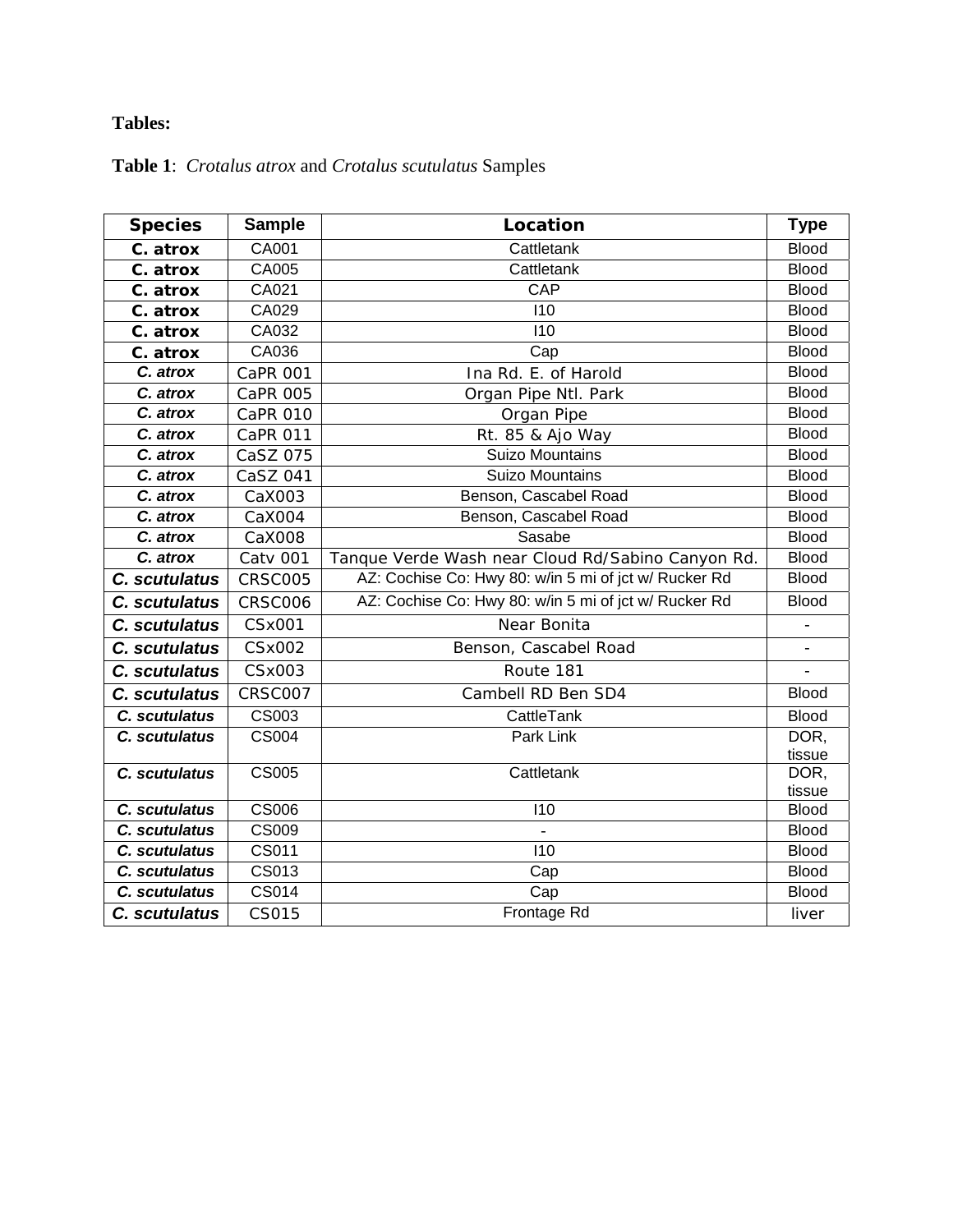| Primer      |             |                      |                                        |                                 |
|-------------|-------------|----------------------|----------------------------------------|---------------------------------|
| <b>Name</b> | <b>Size</b> | <b>Motif</b>         | <b>Forward</b>                         | <b>Reverse</b>                  |
| Ca1_01      | 156         | (AAAG)15             | <b>CCCACAGGTTGAG</b>                   | <b>ACACTGGCAGCAC</b>            |
|             |             |                      | <b>AACCACT</b>                         | <b>ATCTCC</b>                   |
| Ca1_03      | 243         | (GT)20               | <b>CCTTGTGAAAGGC</b>                   | <b>TTCCTCCTGAGTTG</b>           |
|             |             |                      | <b>CAACAAG</b>                         | <b>TGCTGA</b>                   |
| Ca1_04      | 166         | (AG) 18 TG(14)       | <b>TGGGCCAAATTAC</b>                   | <b>CCACCTGCATACCA</b>           |
|             |             |                      | <b>CTTGAAC</b>                         | <b>TCTTCC</b>                   |
| Ca1 05      | 221         | (TG)10               | <b>GAATCCTCTCTACC</b>                  | CACAGCTGGCAAA                   |
|             |             |                      | <b>AACTGCATC</b>                       | <b>AGTGAGA</b>                  |
| Ca1 06      | 117         | $(CA)17+$            | <b>CCTAGCTAGCAGA</b>                   | <b>TCCCTTTTCCTCACT</b>          |
|             |             |                      | ATCACACAAA                             | <b>TGCAC</b>                    |
| $Ca1_12$    | 297         | (CT)18               | <b>TGGCAACACACTTT</b>                  | CAAGGCATAGGGC                   |
|             |             |                      | <b>TTCAGC</b>                          | <b>ACAATTT</b>                  |
| $Ca1_14$    | 253         | $(AGA)35+$           | GATGCGACACCCA                          | <b>CCAATAGATGGTT</b>            |
| $Ca1_17$    | 142         |                      | <b>GAAAAAT</b><br><b>GATGGATGGATGG</b> | GGGGAAA                         |
|             |             | (GA)25               | <b>ATGGATG</b>                         | GGGGCCTCAGAGG<br><b>TCTTCTA</b> |
| Ca1_18      | 272         | (GA)6 (GT)6 AT       | <b>GAAGGCCTATTAA</b>                   | <b>TCCACCATTCGAGT</b>           |
|             |             | (GT)10 (CT)14        | <b>GCAGAATCA</b>                       | <b>TCTTCC</b>                   |
| Ca1_20      | 198         | (TC)20 (TG)7         | <b>GAATCCTTCACCAA</b>                  | <b>TTGGGTGGCAATC</b>            |
|             |             |                      | <b>AGCTAGAAA</b>                       | <b>AGTGTTA</b>                  |
| Ca1_22      | 127         | (AC)15               | CCCCCAGGAAAGA                          | CACATCTTCAGGTT                  |
|             |             |                      | <b>ATATGTATG</b>                       | <b>GCCAAA</b>                   |
| Ca1_25      | 269         | (AC)3 TC (AC)11      | <b>CTAGAAACCCAGC</b>                   | <b>TGGAGTGTAGCAC</b>            |
|             |             |                      | <b>CATCCAG</b>                         | <b>GTTCCAG</b>                  |
| Ca1_28      | 260         | (CA)2 TA (CA)2 TG    | <b>GGGTTGGGAGATG</b>                   | <b>GCCAAGATGTCAG</b>            |
|             |             | (CA)14               | <b>GGATATT</b>                         | <b>GCTTCTC</b>                  |
| Ca1_31      | 159         | (AG) 16 AT (AG) 19   | <b>GGGATTCAGGCCA</b>                   | <b>TGGTAATTTTGCAT</b>           |
|             |             | <b>TC (AC)18</b>     | <b>ATTTTTA</b>                         | <b>TTCAGCA</b>                  |
| $Ca1_32$    | 247         | (CT)12               | <b>ATGCTGGCTGAGG</b>                   | <b>TTAAGCTGGCAAG</b>            |
|             |             |                      | <b>AATTCTG</b>                         | <b>TTTGGAA</b>                  |
| Ca1_33      | 349         | (CA)2 CC (CA)14      | <b>CCTGGAAAGGATT</b>                   | <b>GCGTTTGGAAGCC</b>            |
|             |             |                      | TTGCTCA                                | <b>GTATTTA</b>                  |
| $Ca1_34$    | 105         | CACT                 | <b>TCCTATTAAGCAGA</b>                  | AAGAGGGAGGGG                    |
|             |             |                      | <b>ATCCTTTGC</b>                       | AAGAGTGA                        |
| $Ca1_36$    | 291         | (TG)4 TT (TG)3 TC    | <b>ATGGCCCACAATC</b>                   | <b>GATTCAATGGAGG</b>            |
|             |             | (TG) 10 TC (TG) 3 TC | <b>CTCAAG</b>                          | <b>GAGCTGA</b>                  |
| Ca1 37      |             | (TG)5                |                                        |                                 |
|             | 193         | (AG)27               | <b>CCTATTAAGCAGA</b>                   | AGGCAATGGTGCA                   |
|             |             |                      | ATCACTGACACA                           | <b>TTTCTTC</b>                  |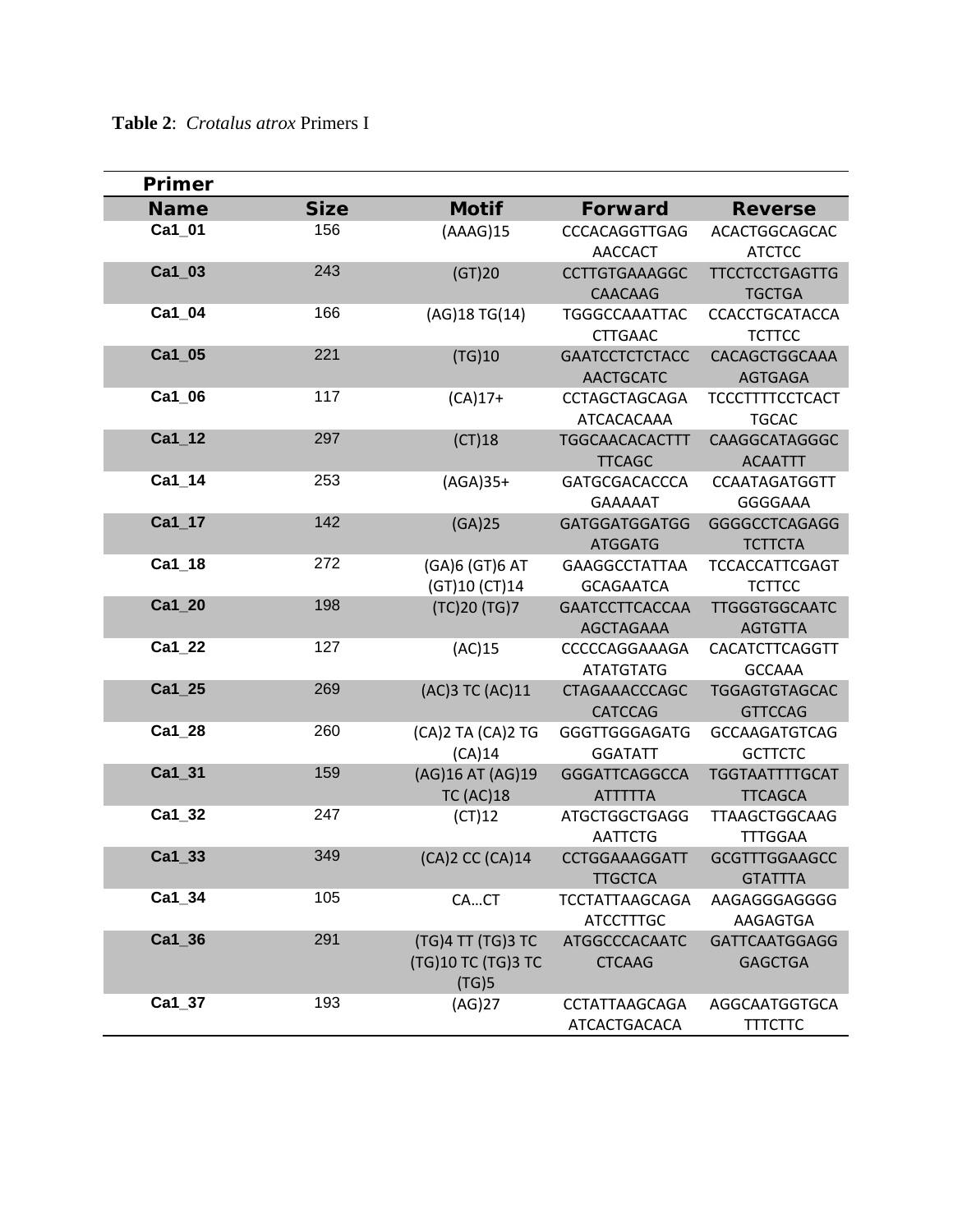| Ca1 39        | 223 |                         |                       |                       |
|---------------|-----|-------------------------|-----------------------|-----------------------|
|               |     | $(AAT)$ 3 GAT $(AAT)$ 4 | AATCACAACTTCAT        | AGGACAAGAAGCG         |
|               |     | (AAC)3 AGC              | CAGTAACATCTAA         | <b>ATGGATG</b>        |
|               |     | (AAC)3 AAT (AAC)2       |                       |                       |
|               |     | (AAT)2                  |                       |                       |
| Ca1 40        | 311 | (CT)10 (GT)4            | <b>GCCACGGTGGTTA</b>  | <b>CTCTAGGGCACAG</b>  |
|               |     | (GA)18                  | AGTGAAT               | <b>GTCGGTA</b>        |
| Ca1 42        | 345 | (ATC)11 TTC             | <b>TGGACAGTGGTGA</b>  | <b>GCACCACTTGAAC</b>  |
|               |     | (ATC)13                 | <b>GATTCAAA</b>       | <b>ACCATTG</b>        |
| Ca1 43        | 145 | (TG)8 TA (TG)6 TA       | TCAAAACAACCTGT        | <b>CCTGATCCTCTCAG</b> |
|               |     | (TG)5 TA (TG)19         | <b>GGCACT</b>         | <b>GAAAGC</b>         |
| <b>Ca1 44</b> | 107 | (CA)7 (CT)20            | TGTGGCTCTTTGA         | AGCAGAAGCACCA         |
|               |     |                         | <b>GCCTTCT</b>        | <b>GGATCAG</b>        |
| Ca1 45        | 185 | (TCTC)3 TTTC            | GGGGGAAACCAG          | <b>TCCTCTCCCATTGT</b> |
|               |     |                         | <b>ATTCCTTA</b>       | <b>CCACTC</b>         |
| Ca1 48        | 178 | (CT)2 CC (CT)6 TT       | <b>GCCATCATTGGCTA</b> | <b>AATCTTCCCCTGCT</b> |
|               |     | (CT)15                  | <b>CTGGAG</b>         | <b>TTGGAT</b>         |

**Table 3**: *Crotalus atrox* Primers II

| Primer        |             |                                                                         |                                               |                                         |
|---------------|-------------|-------------------------------------------------------------------------|-----------------------------------------------|-----------------------------------------|
| <b>Name</b>   | <b>Size</b> | <b>Motif</b>                                                            | <b>Forward</b>                                | <b>Reverse</b>                          |
| Ca2 4         | 282         | (AC)23 AA (AC)4                                                         | <b>TGCTTTTTCAAGAG</b><br><b>GCAGGT</b>        | CGGCTTCCTAACA<br><b>GAATCACA</b>        |
| Ca2_16        | 230         | (ATCT)10 (GTCT)15                                                       | <b>CCTTTGGTTTTTCC</b><br><b>TGCCTA</b>        | <b>CTGGCAGAATCCT</b><br><b>GACATGG</b>  |
| Ca2_23        | 259         | (CTAT)2 CTGC CT<br><b>CTAT CTGT</b><br>(CTAT)3 (CTGT)3<br>CTAC (CTAT)15 | <b>TCTGTCCATGCAAC</b><br><b>ATCCAT</b>        | ATGCAAGCCGTTCT<br><b>CAGTTT</b>         |
| <b>Ca2 26</b> | 220         | (CT)21                                                                  | <b>GCAGAATCACTAC</b><br><b>TATTCTCTAGCATC</b> | GGCAAACAGAAAG<br><b>TGGAAGC</b>         |
| Ca2 27        | 319         | (AAG)32 AGAA<br>AAG(15)                                                 | AATCCTTCCATCCT<br><b>GCAATG</b>               | <b>ATCACTTTTGGGTG</b><br><b>CAGAGC</b>  |
| Ca2_31        | 277         | (TAAG)8                                                                 | <b>TATTGCTGCTTTTT</b><br><b>GCATGG</b>        | <b>GATCCTTGCATTTC</b><br><b>CTGAGC</b>  |
| Ca2_37        | 311         | (ACAG)11 (ATAG)9                                                        | <b>GATCTGCCTGTCAC</b><br><b>AGTTGG</b>        | <b>CTCCAAAGCTTCCT</b><br><b>CCTTCC</b>  |
| Ca2 38        | 307         | (TCCG)11 (TCCT)7                                                        | <b>CTCTGCTCTGCCAT</b><br><b>TTCACA</b>        | <b>GAGCCAGTGCTTT</b><br><b>GTTTTCC</b>  |
| Ca2 39        | 216         | (GA)24                                                                  | AGCAGAATCCTAG<br><b>GGAGCAA</b>               | <b>CACAACGTTGGTG</b><br><b>GAACAAT</b>  |
| Ca2_48        | 185         | (CTCA)10                                                                | <b>TGAGAGAAACCCA</b><br><b>GGACAGG</b>        | <b>TTGTTGCAATTTCT</b><br><b>GTCACCA</b> |
| Ca2 51        | 220         | (CTT)11 CAT<br>(CTT)14                                                  | <b>ATCACCCCACGGTC</b><br><b>CTTT</b>          | AGAGGGGGTGGA<br><b>TTTACTGG</b>         |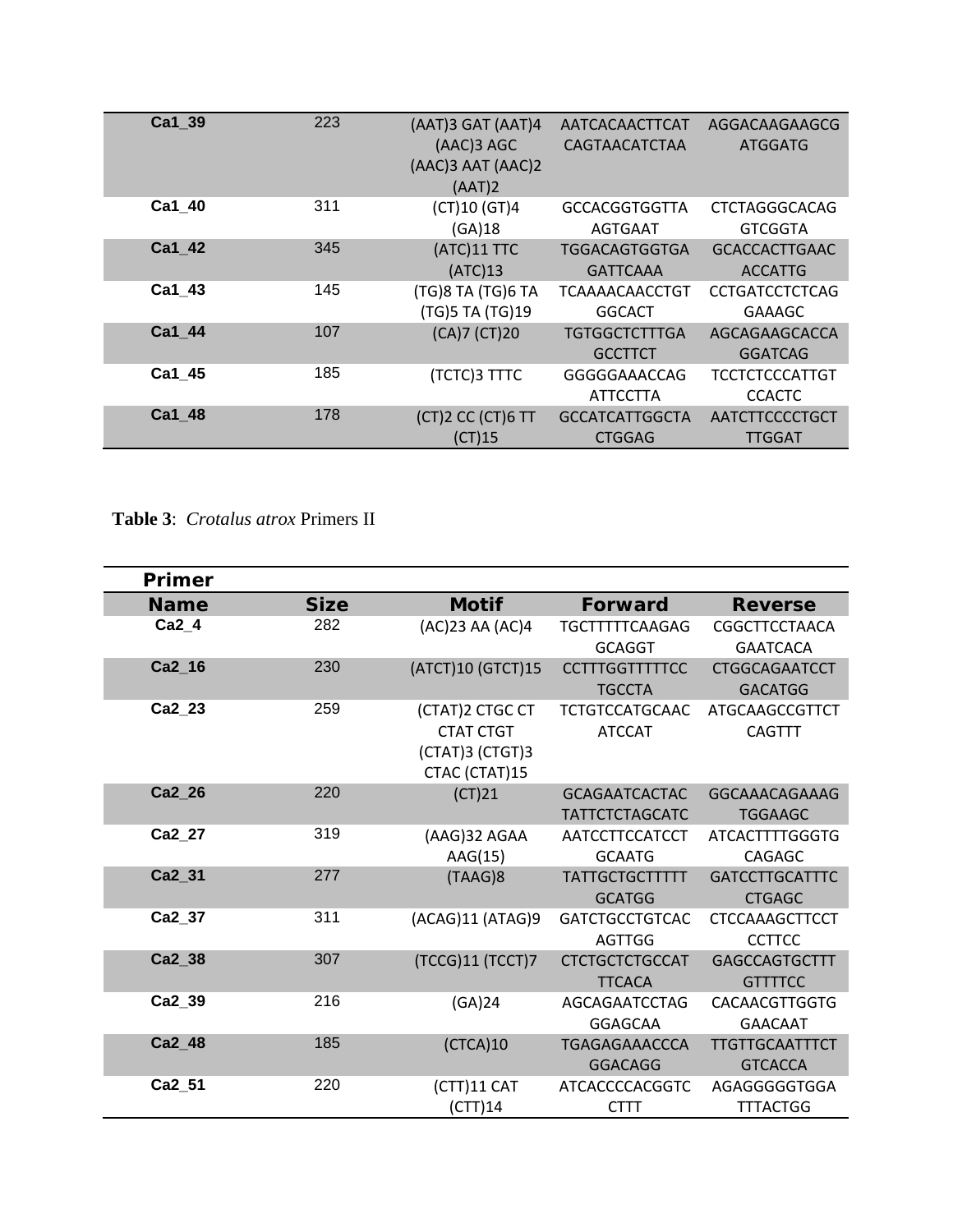| Ca2 63        | 264 | (GACG) (GACA)9<br>(GATA)15 | <b>CCTTGTGCCTTGG</b><br><b>GTGTATT</b> | <b>GCTGACAGAATCA</b><br><b>CCTTTTGC</b> |
|---------------|-----|----------------------------|----------------------------------------|-----------------------------------------|
| Ca2 64        | 295 | (TTTC) TTC                 | CCGGTTAATGAAC                          | AAGCAGAATTGGC                           |
|               |     | (TTTC)19                   | CAAAAATG                               | <b>TTGACCA</b>                          |
| Ca2 65        | 182 | (AC)23                     | <b>TGAGATCATAGAC</b>                   | <b>GAATCCTTGTTTAA</b>                   |
|               |     |                            | AGATGAAGCAA                            | <b>TATTGGCATT</b>                       |
| Ca2 71        | 176 | (CA)20                     | AGCCTGAAGATGA                          | <b>CCAGCCTTTCCTTT</b>                   |
|               |     |                            | <b>CGAATGG</b>                         | <b>TTCCTT</b>                           |
| <b>Ca2 74</b> | 270 | (CA)21                     | AGCCGCTTGTCTCA                         | <b>TGTCCTCTGATTTG</b>                   |
|               |     |                            | <b>AATTGT</b>                          | <b>CCCATT</b>                           |
| Ca2 79        | 213 | (ACGG)8 (ATAG)16           | <b>TGGTTGCCAATTAT</b>                  | <b>CGGGTTTTAGGTG</b>                    |
|               |     | (ATGG)14                   | <b>GTCACC</b>                          | <b>TTGTTCG</b>                          |
| <b>Ca2 81</b> | 297 | (CTTT)5 CTTA               | <b>CCCAGCACACTCAC</b>                  | <b>GCTCCTAGCCAGG</b>                    |
|               |     | (CTTT)20                   | <b>AATGTC</b>                          | <b>AATGTCA</b>                          |
| Ca2 88        | 262 | (CCTA)2 (CTAT)16           | <b>TCATCTGCCCTCAT</b>                  | <b>CCAAAATCTTGCTG</b>                   |
|               |     | (CCAT)10 (CTAT)4           | ACAGCA                                 | <b>GCTCTT</b>                           |
| <b>Ca2 90</b> | 204 | (AAAG)21                   | <b>TTGCTGACTGAAG</b>                   | AACCTGCAAGACC                           |
|               |     |                            | <b>GAGCATTT</b>                        | ACAAAGG                                 |
| Ca2 92        | 175 | (TC)13 (TTTC)16            | TGTTTTTGTGGGA                          | <b>CCTGTCAGGAGAA</b>                    |
|               |     |                            | <b>GGGTTTC</b>                         | <b>CTATGAGAACTT</b>                     |

**Table 4**: *Crotalus scutulatus* Primers

| Primer        |             |                 |                       |                       |
|---------------|-------------|-----------------|-----------------------|-----------------------|
| <b>Name</b>   | <b>Size</b> | <b>Motif</b>    | <b>Forward</b>        | <b>Reverse</b>        |
| <b>Cs115</b>  | 369         | CTTT(11)        | TGACTGTGCCAAA         | <b>TTTAGCCATGGGA</b>  |
|               |             |                 | <b>GAAGAGG</b>        | <b>ACTTGCT</b>        |
| <b>Cs118</b>  | 244         | AC(10)          | <b>TCCGGGCAGAGAA</b>  | <b>CGTATGATGGATG</b>  |
|               |             |                 | <b>TTTAATG</b>        | <b>CTTTTGC</b>        |
| Cs1213        | 148         | TG(19)          | GAAGGAGGAAAC          | AATATTCTTAAAGG        |
|               |             |                 | AGCACTGG              | ACCATGGAAA            |
| <b>Cs1214</b> | 322         | GTA(2) ACA      | <b>GATCAAGACAGGG</b>  | <b>TCCGAAAATCCAA</b>  |
|               |             | GTA(7)          | <b>CAGGGTA</b>        | <b>GAGATGC</b>        |
| Cs1215        | 157         | ATT(9)          | <b>GCTGGTGAGGCTT</b>  | CAAAAATGCCCAA         |
|               |             |                 | <b>ACTTCCA</b>        | <b>TCCAATC</b>        |
| <b>Cs2112</b> | 223         | AAAT(2) AAGT(7) | AGGATGGCAACAG         | CAGCCCCTCAAATA        |
|               |             | AAAT(8)         | <b>AAACCAC</b>        | <b>CTGGAA</b>         |
| <b>Cs2116</b> | 226         | AG(23)          | AGGCCTGCTTTAAC        | CACAGACCCAGAA         |
|               |             |                 | <b>CCTTGT</b>         | <b>TTAAATCCA</b>      |
| <b>Cs2127</b> | 316         | CA(17)          | <b>CATCTTTGGGGAA</b>  | <b>TCAGGCAGATTAG</b>  |
|               |             |                 | <b>AGCTTCA</b>        | <b>CGTGAGA</b>        |
| <b>Cs2129</b> | 296         | GT(14)          | <b>CCTCTTCCTCACAC</b> | <b>TTGGCTGGATCCAT</b> |
|               |             |                 | <b>CACACA</b>         | <b>ATTTCA</b>         |
| <b>Cs2135</b> | 200         | CTA(9)          | <b>CAGGGTGCCTTTTC</b> | <b>TGAATCCAGCTTCA</b> |
|               |             |                 | <b>CACATA</b>         | <b>ATGCAA</b>         |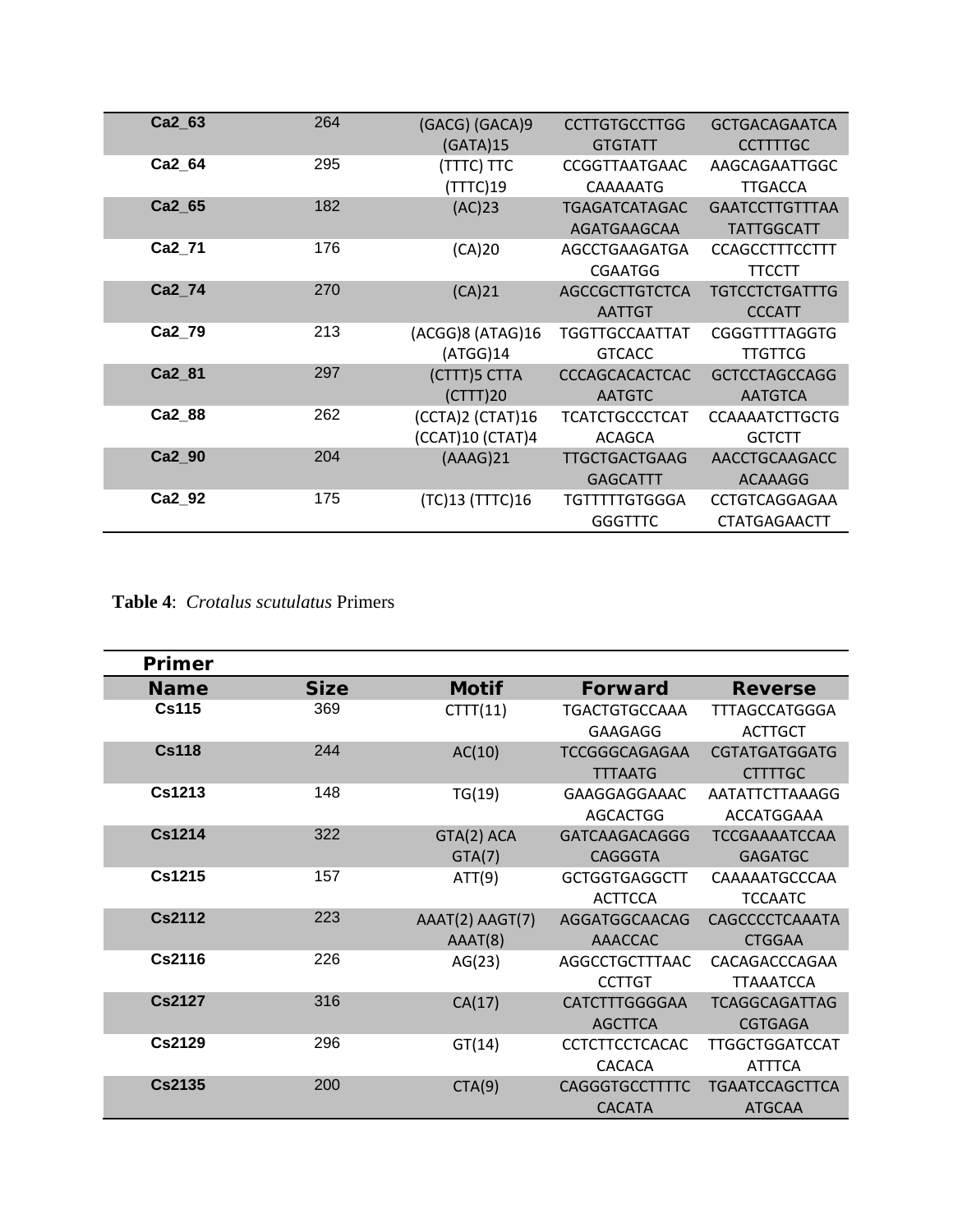| <b>Cs2136</b> | 309 | TC(21)                | <b>CTCAAGAAGACCC</b>  | <b>CTCCCTAAGGGGG</b>  |
|---------------|-----|-----------------------|-----------------------|-----------------------|
|               |     |                       | <b>TGCAGAA</b>        | <b>TTCATTC</b>        |
| <b>Cs2153</b> | 335 | CT(18)TTCT(3)         | AAATCCTGCAGAA         | CAGGCATTTCAAAT        |
|               |     |                       | <b>TCCGATG</b>        | <b>TGCTTTT</b>        |
| Cs2232        | 278 | AG(25)                | <b>TGACTTTGAAGGA</b>  | <b>GCAAGACAGAAGG</b>  |
|               |     |                       | <b>AGGCACA</b>        | <b>CCAAAGT</b>        |
| <b>Cs234</b>  | 345 | CA CG CA(11)          | CAGATGGTTAAAA         | <b>TGGAATTCAACCAT</b> |
|               |     |                       | <b>GGGCATCA</b>       | AAAAGTGACA            |
| <b>Cs236</b>  | 266 | GAAA(7) GGAA          | <b>CAGGGTTTTTGTG</b>  | <b>CCGTTCTCTGCTGC</b> |
|               |     | GAAA(6) AAAA          | GGAAAGA               | <b>TGTGTA</b>         |
|               |     | GAAA(2) GAAC          |                       |                       |
| <b>Cs2319</b> | 199 | GT AT GT(2) GG        | <b>CTGGCTCACTGGG</b>  | <b>TGGGATTAGTTTAC</b> |
|               |     | GT(16)                | AAAACAT               | <b>TTTCAGGTCTC</b>    |
| <b>Cs2320</b> | 258 | GT(10)                | CAGAGGAAGTCGA         | <b>TCCGTGTGCCTTTT</b> |
|               |     |                       | <b>AGCAACC</b>        | <b>GATACA</b>         |
| <b>Cs2322</b> | 350 | CTAT(17)              | <b>CTGTGTGTGGCAC</b>  | AGTGTAAGCATGC         |
|               |     |                       | <b>CTTTCAG</b>        | <b>CCAGTCC</b>        |
| <b>Cs2325</b> | 327 | TTTC(14)              | ATGGCAAGGCCAC         | <b>CATCCACTACCCGC</b> |
|               |     |                       | <b>TCATAAC</b>        | <b>AATCTT</b>         |
| <b>Cs2336</b> | 149 | AC GC AC(10) AA       | AGATGACGAATGG         | <b>GCAGAATCCTGGG</b>  |
|               |     | $AC(3)$ AA            | <b>GACTTCG</b>        | <b>GTGTTAT</b>        |
| <b>Cs2340</b> | 227 | $AC(4)$ AG TC $AC(2)$ | <b>TTTCCCTGCTCGAG</b> | AAAGTTTTGCCCTG        |
|               |     | A $AC(18)$            | <b>GTAATG</b>         | <b>TCATGC</b>         |
| <b>Cs2342</b> | 323 | CTAA(5) CTA           | <b>CGGTTTGTGTCTGC</b> | <b>TGAGCAGAAGCCA</b>  |
|               |     | CTAA(3) CTAC(2)       | <b>CCTAAT</b>         | <b>ACAAGTG</b>        |
|               |     | TAAA CTAA A           |                       |                       |
|               |     | <b>CTAA</b>           |                       |                       |

# **Appendices:**

| <b>Appendix 1: Butters Concentrations A-H</b> |          |       |                   |
|-----------------------------------------------|----------|-------|-------------------|
| 10x                                           | Tris (pH |       |                   |
| <b>Buffer</b>                                 | 8.3)     | KCl   | MgCl <sub>2</sub> |
| A                                             | 100mM    | 500mM | 10mM              |
| В                                             | 100mM    | 500mM | 15mM              |
| $\mathsf{C}$                                  | 100mM    | 500mM | 20 <sub>m</sub> M |
| D                                             | 100mM    | 500mM | 25mM              |
| E                                             | 100mM    | 500mM | 30mM              |
| F                                             | 100mM    | 500mM | 35mM              |
| G                                             | 100mM    | 500mM | 40mM              |
| н                                             | 100mM    | 500mM | 45mM              |

# **Appendix 1**: Buffers Concentrations A-H